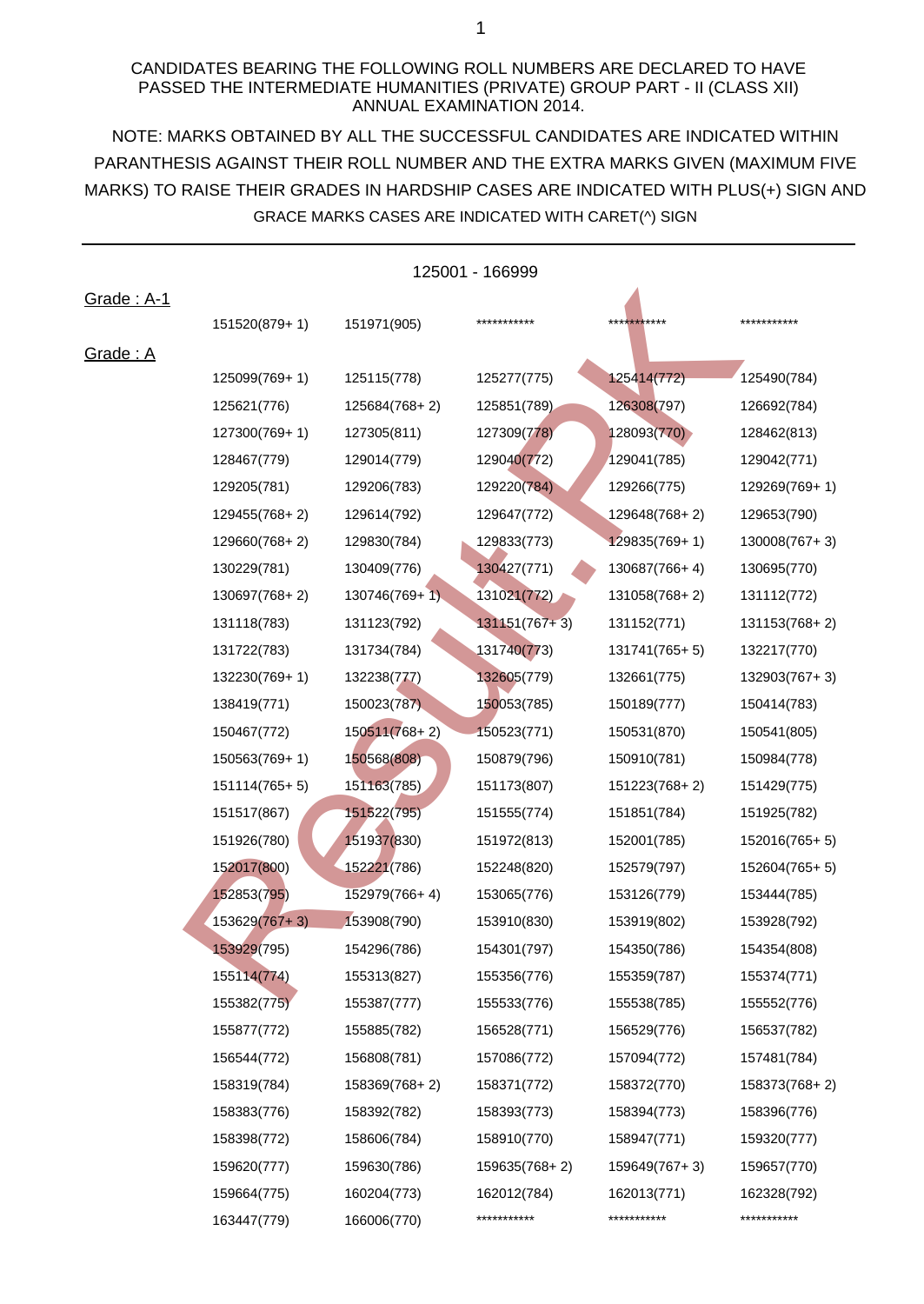| 125011(657+3) | 125088(705)     | 125089(685)   | 125268(741)     | 125269(730)   |
|---------------|-----------------|---------------|-----------------|---------------|
| 125272(672)   | 125273(709)     | 125276(710)   | 125283(686)     | 125285(759)   |
| 125286(716)   | 125287(657+3)   | 125291(705)   | 125296(697)     | 125328(674)   |
| 125330(665)   | 125338(660)     | 125402(657+3) | 125419(658+2)   | 125435(681)   |
| 125437(657+3) | 125440(671)     | 125447(686)   | 125512(667)     | 125520(716)   |
| 125650(681)   | 125652(694)     | 125666(696)   | 125671(663)     | 125682(675)   |
| 125683(683)   | 125686(670)     | 125687(685)   | 125690(749)     | 125852(736)   |
| 125853(721)   | 125854(678)     | 126023(691)   | 126024(698)     | 126075(670)   |
| 126101(709)   | 126252(717)     | 126297(671)   | 126307(752)     | 126316(742)   |
| 126330(715)   | 126425(750)     | 126434(739)   | 126503(676)     | 126520(661)   |
| 126526(696)   | 126537(666)     | 126550(688)   | $126568(659+1)$ | 126595(680)   |
| 126597(673)   | 126598(732)     | 126600(671)   | 126601(666)     | 126604(677)   |
| 126605(711)   | 126609(677)     | 126610(670^1) | 126611(678)     | 126612(752)   |
| 126615(725)   | 126617(724)     | 126618(716)   | 126625(662)     | 126639(723)   |
| 126653(697)   | $126660(655+5)$ | 126661(671)   | 126702(702)     | 126707(690)   |
| 127014(679)   | 127031(671)     | 127097(730)   | 127139(671)     | 127141(700)   |
| 127198(693)   | 127213(681)     | 127266(721)   | 127278(698)     | 127289(700)   |
| 127291(731)   | 127293(680)     | 127296(710)   | 127298(740)     | 127301(699)   |
| 127304(697)   | 127306(659+1)   | 127307(656+4) | 127310(755)     | 127311(682)   |
| 127315(669)   | 127321(664)     | 127324(660)   | 127325(678)     | 127326(715)   |
| 127327(655+5) | $127328(657+3)$ | 127389(697)   | 127507(740)     | 127619(730)   |
| 127622(744)   | 127750(671)     | 127768(739)   | 127785(696)     | 127803(760)   |
| 127914(705)   | 128002(719)     | 128060(656+4) | 128081(657+3)   | 128109(672)   |
| 128202(667)   | 128230(661)     | 128237(665)   | 128272(691)     | 128273(686)   |
| 128279(684)   | 128282(692)     | 128287(667)   | 128458(665)     | 129013(742)   |
| 129211(756)   | 129225(660)     | 129421(716)   | 129453(664)     | 129460(764)   |
| 129655(762)   | 129821(754)     | 130220(682)   | 130228(760)     | 130230(749)   |
| 130606(736)   | 130608(685)     | 130613(676)   | 130684(760)     | 130689(706)   |
| 130699(760)   | 130700(676)     | 131041(698)   | 131068(711)     | 131087(710)   |
| 131088(726)   | 131132(686)     | 131145(759)   | 131146(762)     | 131510(738)   |
| 131704(674)   | 131735(659+1)   | 132227(702)   | 132229(761)     | 132243(764)   |
| 132421(732)   | 132426(671)     | 132434(722)   | 132435(674)     | 132436(656+4) |
| 132448(681)   | 132450(708)     | 132451(671)   | 132602(756)     | 132608(751)   |
| 132615(688)   | 132617(660)     | 132618(656+4) | 132628(692)     | 132649(679)   |
| 132654(713)   | 132655(660)     | 132660(661)   | 132672(734)     | 132673(758)   |
| 132679(746)   | 132902(679)     | 133036(703)   | 133302(690)     | 133303(712)   |
| 133602(694)   | 133621(676)     | 133671(691)   | 133680(659+1)   | 133687(749)   |
| 134082(662)   | 134097(692)     | 134746(677)   | 135604(715)     | 135618(709)   |
| 135619(702)   | 135620(698)     | 135621(686)   | 135625(685)     | 135627(669)   |
| 135655(678)   | 136050(662)     | 136051(678)   | 136074(688)     | 136093(696)   |
| 136119(692)   | 136131(658+2)   | 136132(704)   | 136146(664)     | 137043(665)   |
| 137617(663)   | 138442(659+1)   | 150005(681)   | 150124(685)     | 150127(749)   |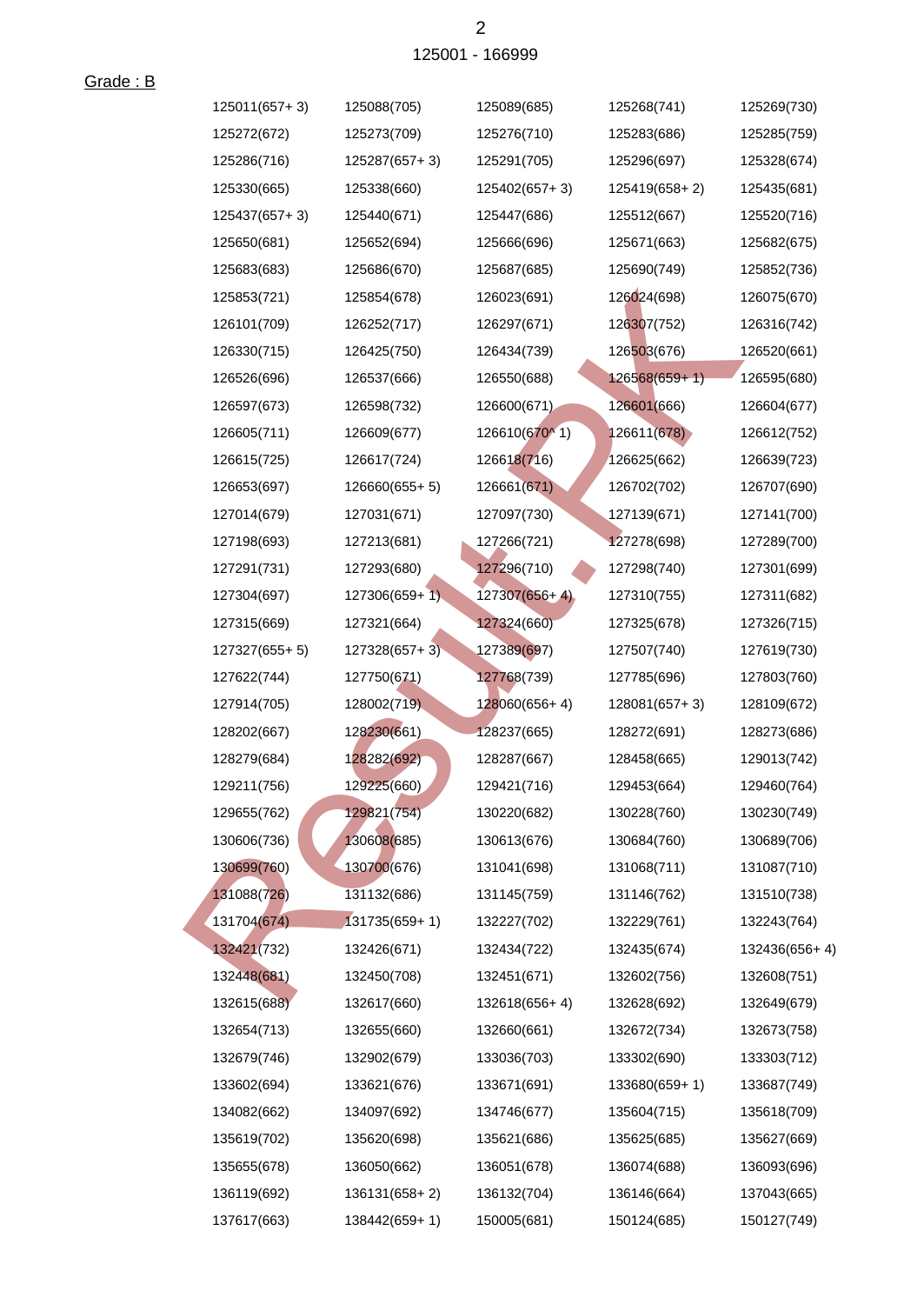| 150139(717)    | 150140(700)    | 150141(729)     | 150162(669)   | 150167(663)   |
|----------------|----------------|-----------------|---------------|---------------|
| 150169(662)    | 150171(703)    | 150212(723)     | 150223(673)   | 150237(679)   |
| 150246(700)    | 150247(671^2)  | 150253(762)     | 150299(708)   | 150420(713)   |
| 150439(684)    | 150447(687^1)  | 150449(737)     | 150463(748)   | 150502(664)   |
| 150512(667)    | 150520(742)    | 150534(701)     | 150540(666)   | 150542(698)   |
| 150544(740)    | 150547(745)    | 150553(666)     | 150582(720)   | 150600(690)   |
| 150703(712)    | 150704(670)    | 150705(667)     | 150720(696)   | 150722(748)   |
| 150723(716)    | 150735(692)    | 150736(672)     | 150740(712)   | 150741(685)   |
| 150749(701)    | 150838(681)    | 150840(728)     | 150842(690)   | 150844(755)   |
| 150870(724)    | 150872(727)    | 150878(724)     | 150880(683)   | 150884(735)   |
| 150893(667)    | 150896(674)    | 150899(675)     | 150900(740)   | 150911(661)   |
| 150913(658+2)  | 150915(719)    | 150921(717)     | 150926(741)   | 150935(716)   |
| 150939(759)    | 150940(757)    | 150970(693)     | 150972(667)   | 151017(674)   |
| 151019(691)    | 151110(728)    | 151133(681)     | 151134(658+2) | 151149(723)   |
| 151158(699)    | 151172(672)    | 151224(721)     | 151242(721)   | 151243(682)   |
| 151247(670)    | 151251(679)    | 151256(681)     | 151259(704)   | 151270(705)   |
| 151280(732)    | 151284(758)    | 151288(712)     | 151291(676)   | 151296(733)   |
| 151306(761)    | 151323(713)    | 151438(683)     | 151442(730)   | 151444(678)   |
| 151445(764)    | 151466(758)    | 151476(732)     | 151480(724)   | 151481(711)   |
| 151485(688)    | 151487(656+4). | $151488(656+4)$ | 151489(692)   | 151490(681)   |
| 151492(722)    | 151523(736)    | 151541(667)     | 151546(677)   | 151613(719)   |
| 151614(720)    | 151628(709)    | 151646(673)     | 151648(750)   | 151671(735)   |
| 151681(661)    | 151682(686)    | 151683(699)     | 151687(671)   | 151709(703)   |
| 151717(656+4)  | 151718(745).   | 151721(682)     | 151723(725)   | 151750(700)   |
| 151752(689)    | 151802(699)    | 151814(686)     | 151855(699)   | 151862(656+4) |
| 151870(655+5)  | 151923(656+4)  | 151924(701)     | 151940(743)   | 151942(658+2) |
| 151944(657+3)  | 151952(726)    | 151959(669)     | 151961(724)   | 151974(757)   |
| 151983(748)    | 152000(665)    | 152002(720)     | 152005(717)   | 152015(726)   |
| 152022(731)    | 152036(659+1)  | 152038(678)     | 152060(691)   | 152066(659+1) |
| 152068(671)    | 152217(703)    | 152222(684)     | 152243(681)   | 152244(730)   |
| 152251(711)    | 152410(674)    | 152435(680)     | 152438(675)   | 152441(760)   |
| 152501 (656+4) | 152525(678)    | 152530(665)     | 152551(657+3) | 152568(737)   |
| 152571(700)    | 152580(670)    | 152599(698)     | 152601(712)   | 152623(708)   |
| 152626(716)    | 152640(682)    | 152648(677)     | 152680(678)   | 152854(754)   |
| 152859(711)    | 152884(726)    | 152947(690)     | 152948(760)   | 152989(688)   |
| 152992(704)    | 153002(662)    | 153044(709)     | 153062(667)   | 153063(681)   |
| 153070(716)    | 153075(738)    | 153082(685)     | 153086(708)   | 153095(749)   |
| 153102(727)    | 153112(747)    | 153113(670)     | 153122(716)   | 153129(719)   |
| 153134(664)    | 153135(671)    | 153154(753)     | 153161(666^2) | 153177(657+3) |
| 153181(720)    | 153194(665)    | 153302(661)     | 153431(755)   | 153445(673^2) |
| 153448(745)    | 153453(698)    | 153454(663)     | 153611(721)   | 153620(677)   |
| 153626(664)    | 153660(706)    | 153671(714)     | 153673(697)   | 153674(668)   |
| 153681(705)    | 153694(684)    | 153707(670^3)   | 153710(697)   | 153721(688)   |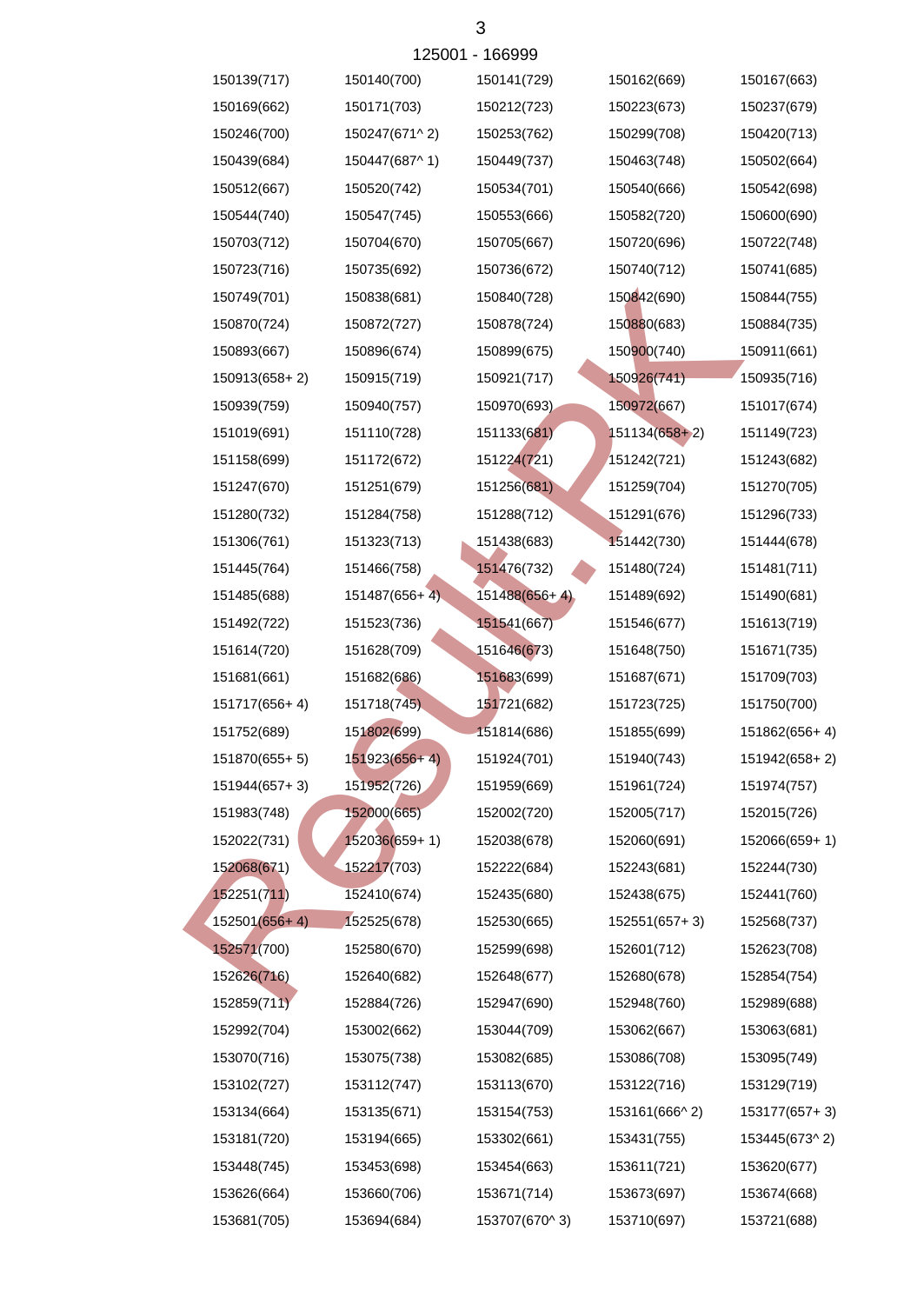|               |                 | <u> 173001 - 100999</u> |               |             |
|---------------|-----------------|-------------------------|---------------|-------------|
| 153733(692)   | 153739(668)     | 153750(667)             | 153903(716)   | 153912(712) |
| 153916(690)   | 153917(725)     | 153927(692)             | 154211(726)   | 154216(705) |
| 154236(679)   | 154261(699)     | 154302(706)             | 154303(753)   | 154316(666) |
| 154343(688)   | 154347(761)     | 154358(688)             | 154359(660)   | 154362(668) |
| 154373(708)   | 154374(700)     | 154501(713)             | 154504(762)   | 154507(665) |
| 154508(718)   | 154509(717)     | 154512(731)             | 154516(684)   | 154521(674) |
| 154523(695)   | 154525(656+4)   | 154526(665)             | 154529(730)   | 154532(714) |
| 154536(684)   | 154540(686)     | 154541(675)             | 154549(691)   | 154550(754) |
| 154555(690)   | 154556(686)     | 154560(697)             | 154562(665)   | 154566(709) |
| 154709(682)   | 154726(661)     | 154734(698)             | 154742(674)   | 155050(725) |
| 155051(726)   | 155090(734)     | 155111(695)             | 155113(754)   | 155351(737) |
| 155505(693)   | 155506(673)     | 155507(727)             | 155508(679)   | 155513(689) |
| 155535(668)   | 155556(680)     | 155557(687)             | 155560(750)   | 155567(671) |
| 155568(658+2) | 155582(760)     | $155842(657+3)$         | 155843(744)   | 155844(679) |
| 155858(698)   | 155867(717)     | 155889(667)             | 155896(754)   | 156002(741) |
| 156007(662)   | 156024(742)     | 156025(659+1)           | 156030(657+3) | 156037(712) |
| 156038(716)   | 156039(674)     | 156041(716)             | 156045(718)   | 156046(662) |
| 156048(703)   | 156051(747)     | 156304(660)             | 156530(735)   | 157019(726) |
| 157066(685)   | 157067(655+5)   | 157070(663)             | 157076(733)   | 157081(719) |
| 157082(740)   | 157093(764)     | 157098(692)             | 157099(723)   | 157106(673) |
| 157108(656+4) | 157414(679)     | 157417(665)             | 157473(696)   | 157477(705) |
| 157494(719)   | 158001(659+1)   | 158015(681)             | 158362(657+3) | 158365(695) |
| 158382(762)   | 158389(764)     | 158944(683)             | 158945(662)   | 158949(745) |
| 158954(764)   | $159301(659+1)$ | 159305(683)             | 159306(711)   | 159307(719) |
| 159309(658+2) | 159312(699)     | 159328(763)             | 159332(733)   | 159335(746) |
| 159336(694)   | 159601(739)     | 159602(673)             | 159604(670)   | 159605(721) |
| 159607(699)   | 159608(738)     | 159610(739)             | 159613(738)   | 159614(666) |
| 159615(689)   | 159616(743)     | 159624(731)             | 159626(736)   | 159629(704) |
| 159632(731)   | 159634(688)     | 159636(741)             | 159637(675)   | 159638(764) |
| 159639(696)   | 159645(658+2)   | 159646(723)             | 159656(663)   | 159661(761) |
| 159663(763)   | 159665(698)     | 160013(667)             | 160074(691)   | 160150(696) |
| 160158(708)   | 160175(707)     | 160198(656+4)           | 160199(745)   | 160208(721) |
| 160224(694)   | 160519(723)     | 160588(666)             | 160593(657+3) | 160607(691) |
| 160618(721)   | 160631(678)     | 160634(695)             | 160635(712)   | 160637(666) |
| 160645(709)   | 161026(699)     | 161032(675)             | 161080(686)   | 161090(683) |
| 161092(696)   | 161099(662)     | 161102(675)             | 161103(750)   | 161104(709) |
| 161118(688)   | 161150(670)     | 161510(657+3)           | 161514(670)   | 161629(725) |
| 161630(725)   | 161638(692)     | 161644(689)             | 161649(728)   | 161650(666) |
| 161651(669)   | 161656(658+2)   | 161661(669)             | 161668(704)   | 161672(730) |
| 161690(677)   | 161712(708)     | 161716(687)             | 161718(695)   | 161720(743) |
| 161722(708)   | 161723(670)     | 162003(762)             | 162008(671)   | 162009(718) |
| 162061(696)   | 162065(718)     | 162085(660)             | 162308(661)   | 162368(715) |
| 162626(752)   | 162630(747)     | 162631(759)             | 162632(696)   | 162695(680) |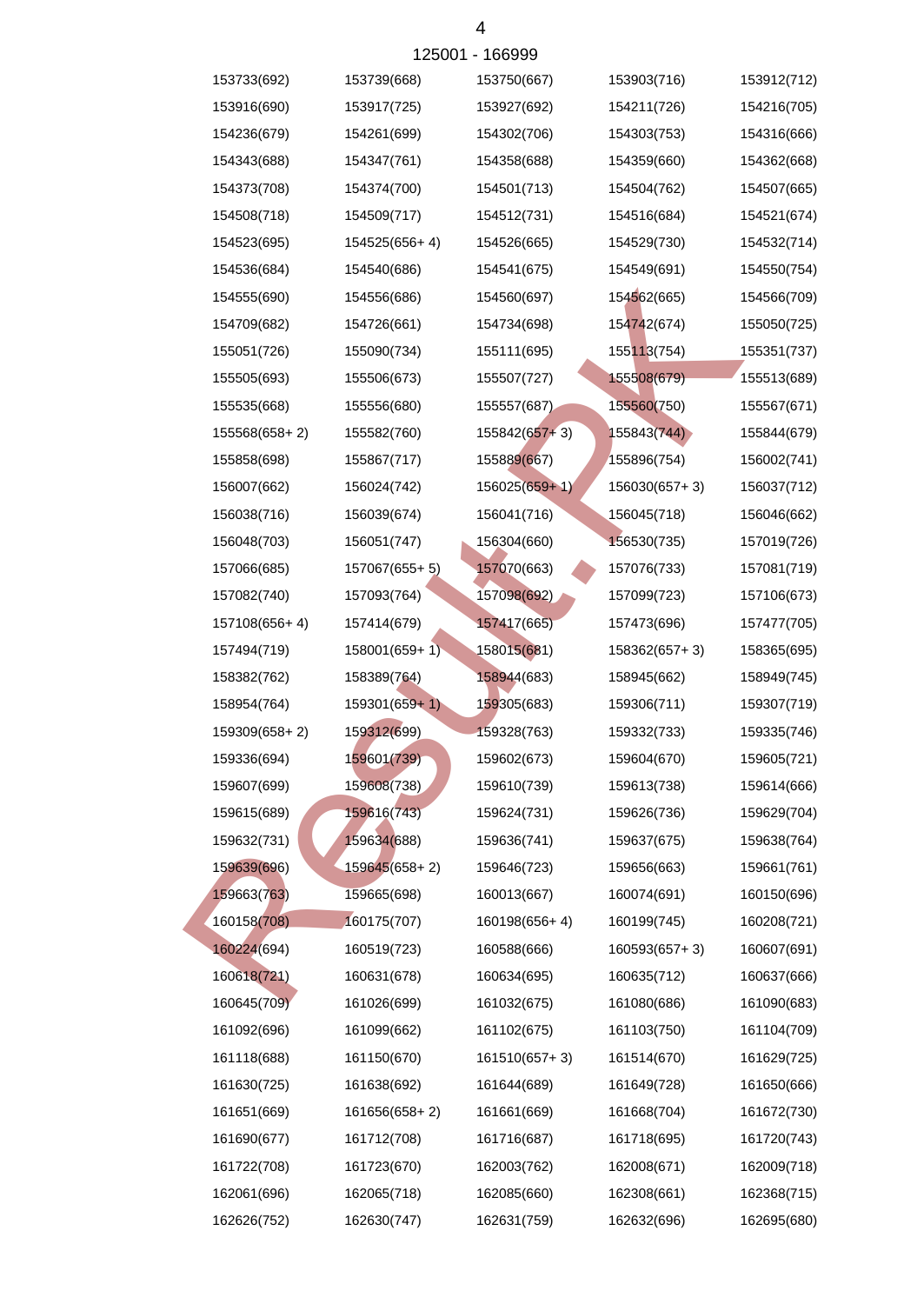| 163755(682)   | 163985(667)   | 164011(716)   | 164406(733)   | 164446(718)   |
|---------------|---------------|---------------|---------------|---------------|
| 164701(693)   | 164703(673)   | 164715(726)   | 164720(675)   | 164723(728)   |
| 164752(680)   | 164792(671)   | 164804(715)   | 164806(743)   | 164808(685)   |
| 164809(658+2) | 164810(686)   | 164814(683)   | 164828(680)   | 164835(660)   |
| 164838(664)   | 164852(712)   | 164860(694)   | 164861(723)   | 164862(702)   |
| 165205(692)   | 165229(665)   | 165505(679)   | 165583(662)   | 165586(657+3) |
| 166004(710)   | 166019(726)   | 166020(656+4) | 166414(678)   | 166415(671)   |
| 166427(730)   | 166428(658+2) | 166429(666)   | 166432(678)   | ***********   |
|               |               |               |               |               |
| 125017(552^1) | 125018(563)   | 125058(551)   | 125084(608)   | 125090(637)   |
| 125094(614)   | 125102(547+3) | 125108(651^3) | 125113(602)   | 125202(566^3) |
| 125209(653)   | 125217(569)   | 125218(594)   | 125225(552)   | 125245(546+4) |
| 125247(616)   | 125248(608)   | 125257(637)   | 125259(616)   | 125262(603)   |
| 125263(602)   | 125267(617)   | 125270(601)   | 125275(561)   | 125278(618)   |
| 125279(597)   | 125281(579)   | 125288(630)   | 125295(652)   | 125302(552)   |
| 125307(574)   | 125308(653)   | 125310(632)   | 125311(638)   | 125319(640)   |
| 125321(646)   | 125327(567)   | 125332(608)   | 125334(621)   | 125346(568)   |
| 125401(601)   | 125404(615)   | 125405(587)   | 125406(564)   | 125409(552)   |
| 125410(549+1) | 125417(600^3) | 125421(593)   | 125422(643)   | 125438(556)   |
| 125439(613)   | 125441(568)   | 125445(626)   | 125446(643)   | 125478(625)   |
| 125487(557)   | 125493(568)   | 125511(639)   | 125514(594)   | 125516(633)   |
| 125518(652)   | 125519(637).  | 125522(588)   | 125534(557)   | 125536(646)   |
| 125538(556)   | 125548(639)   | 125555(632)   | 125559(565)   | 125561(589)   |
| 125601(585)   | 125605(568)   | 125606(603)   | 125609(616)   | 125614(574)   |
| 125615(575)   | 125618(592)   | 125622(585)   | 125623(568)   | 125636(615)   |
| 125637(575)   | 125638(553)   | 125646(557)   | 125648(623)   | 125658(644)   |
| 125663(650)   | 125664(554)   | 125667(578)   | 125669(563)   | 125670(648)   |
| 125672(573)   | 125676(576)   | 125681(613)   | 125688(653)   | 125709(561)   |
| 125805(570)   | 125807(621)   | 125863(600)   | 126006(583)   | 126063(592)   |
| 126097(613)   | 126202(591)   | 126207(553)   | 126209(564)   | 126212(622)   |
| 126218(575)   | 126219(553)   | 126227(561)   | 126229(631)   | 126232(643)   |
| 126233(643)   | 126234(556)   | 126237(559)   | 126243(621)   | 126244(623)   |
| 126246(618)   | 126247(643)   | 126248(608)   | 126250(559)   | 126258(550)   |
| 126264(618)   | 126270(555)   | 126271(614)   | 126275(579)   | 126277(606)   |
| 126279(549+1) | 126280(564)   | 126281(583)   | 126283(577)   | 126284(594)   |
| 126291(628)   | 126292(639)   | 126293(619)   | 126299(548+2) | 126300(560)   |
| 126301(583)   | 126302(651)   | 126303(658^2) | 126306(652)   | 126312(637)   |
| 126313(550)   | 126319(603)   | 126322(561)   | 126326(649^3) | 126327(555)   |
| 126328(595)   | 126331(616)   | 126334(595)   | 126401(587^3) | 126405(620)   |
| 126410(637)   | 126422(591)   | 126430(615)   | 126433(611)   | 126501(573^2) |
| 126504(616)   | 126516(587)   | 126521(640)   | 126522(631)   | 126534(627)   |

## Grade : C

162708(670) 162714(655+ 5) 162716(756) 162720(675) 163006(702) 163013(758) 163026(709) 163037(669) 163418(681) 163443(655+ 5)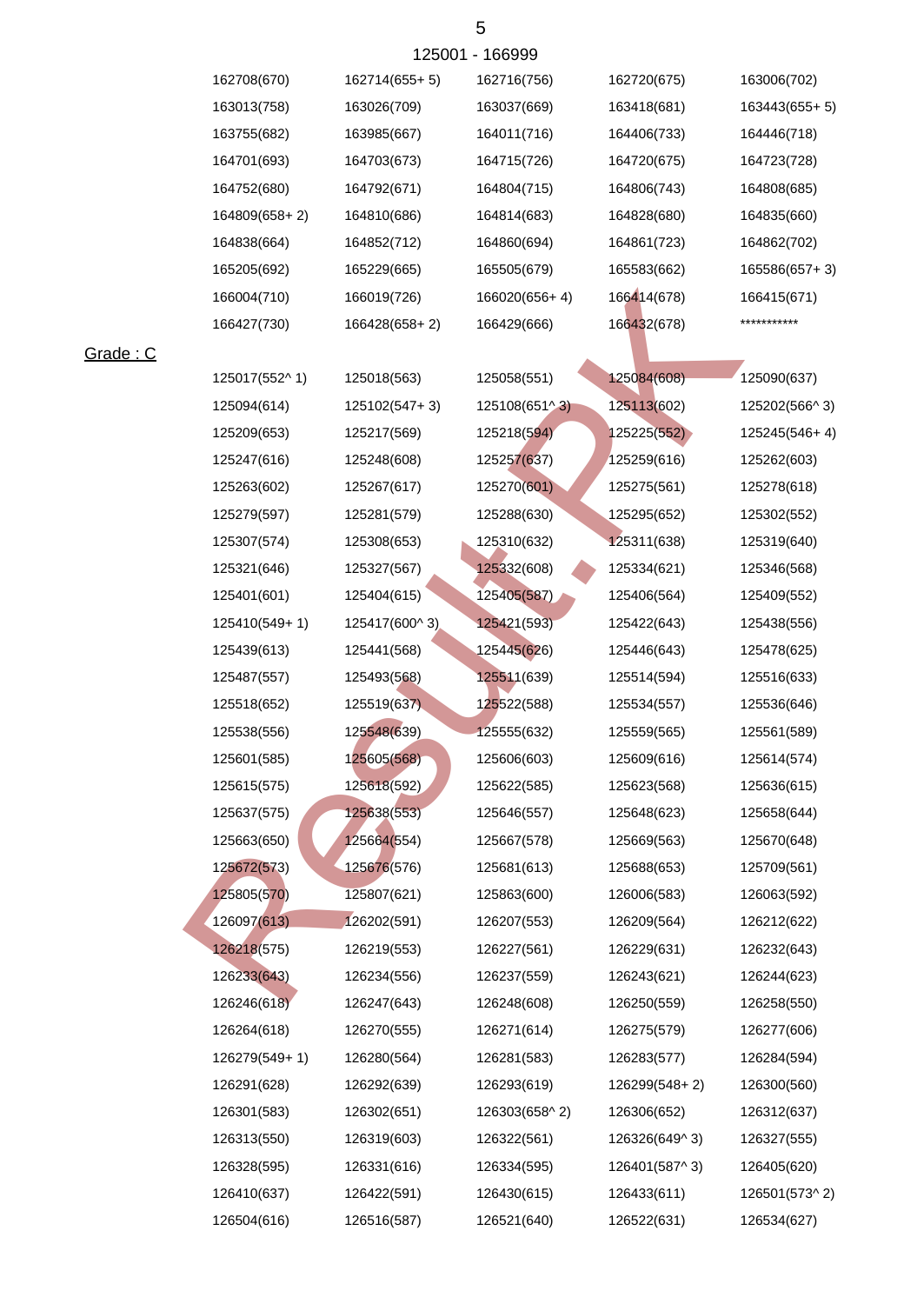|               |               | 12000 1 - 100999 |                 |               |
|---------------|---------------|------------------|-----------------|---------------|
| 126536(557)   | 126539(577)   | 126540(589)      | 126541(554)     | 126542(631)   |
| 126543(637)   | 126544(597)   | 126545(559)      | 126548(623)     | 126551(584)   |
| 126554(565)   | 126557(577)   | 126563(586)      | 126565(573)     | 126573(586)   |
| 126574(648)   | 126578(588)   | 126589(579)      | 126590(582)     | 126596(649)   |
| 126599(645)   | 126602(628)   | 126614(612)      | 126620(573)     | 126621(637)   |
| 126623(560)   | 126624(652)   | 126626(554)      | 126629(601)     | 126635(582)   |
| 126643(597)   | 126645(600)   | 126646(642)      | 126648(580)     | 126649(593)   |
| 126652(578^3) | 126654(567)   | 126656(566)      | 126658(575)     | 126669(589)   |
| 126671(548+2) | 126673(612)   | 126679(550)      | 126688(569)     | 126690(649)   |
| 126691(646)   | 126693(565)   | 126704(558)      | 126705(559)     | 126709(568)   |
| 126710(572)   | 126711(633)   | 126712(569)      | 126713(566)     | 127010(567)   |
| 127017(602)   | 127018(553)   | 127019(548+2)    | 127020(557)     | 127025(566)   |
| 127027(635)   | 127028(648)   | 127029(640)      | 127037(568)     | 127039(601)   |
| 127044(560^3) | 127048(613)   | 127050(618)      | 127056(545+5)   | 127058(558)   |
| 127062(575)   | 127063(622)   | 127065(598)      | 127071(633)     | 127073(575)   |
| 127074(610)   | 127075(597)   | 127077(607)      | 127082(630)     | 127084(588)   |
| 127085(563)   | 127092(642)   | 127112(608)      | 127120(600)     | 127128(555)   |
| 127143(641)   | 127158(554)   | 127173(555)      | $127190(549+1)$ | 127192(557)   |
| 127202(561)   | 127204(547+3) | 127205(567)      | 127210(572)     | 127211(632)   |
| 127212(607)   | 127214(585)   | 127215(617)      | 127216(577)     | 127218(562)   |
| 127220(624)   | 127221(614)   | 127228(560)      | 127233(606)     | 127237(628)   |
| 127238(579)   | 127244(583)   | 127245(654)      | 127253(584)     | 127256(609)   |
| 127257(633)   | 127267(586)   | 127268(601)      | 127273(627)     | 127274(588^2) |
| 127283(573^3) | 127288(579)   | 127292(640)      | 127295(620)     | 127297(649)   |
| 127303(623)   | 127314(646)   | 127317(602)      | 127320(640)     | 127330(623)   |
| 127338(589)   | 127343(573)   | 127349(573)      | 127350(647)     | 127356(640)   |
| 127360(596)   | 127363(550)   | 127377(605)      | 127379(568)     | 127383(563)   |
| 127386(568)   | 127396(594)   | 127402(571)      | 127501(566)     | 127603(572)   |
| 127605(569^1) | 127614(552)   | 127653(547+3)    | 127711(628)     | 127712(614)   |
| 127720(584)   | 127731(637)   | 127751(573)      | 127764(563)     | 127765(558^3) |
| 127784(603)   | 127797(577)   | 127909(582^3)    | 127917(608)     | 128018(556^1) |
| 128052(589)   | 128061(643)   | 128067(653)      | 128070(583)     | 128071(578)   |
| 128080(616)   | 128090(613)   | 128099(614)      | 128103(637)     | 128105(560)   |
| 128203(579)   | 128205(562)   | 128208(605^3)    | 128209(597)     | 128212(574)   |
| 128213(551)   | 128219(560)   | 128223(563)      | 128224(571)     | 128226(561)   |
| 128229(566)   | 128235(589^2) | 128238(594)      | 128241(580)     | 128242(568)   |
| 128243(584)   | 128244(564)   | 128245(626)      | 128246(598)     | 128247(569)   |
| 128248(595)   | 128250(610)   | 128252(561)      | 128254(574)     | 128256(607)   |
| 128260(592)   | 128262(594)   | 128269(622)      | 128270(596)     | 128277(592)   |
| 128278(629)   | 128280(603)   | 128281(646)      | 128284(637)     | 128401(598)   |
| 128402(604)   | 128403(579)   | 128406(584)      | 128408(570)     | 128410(633)   |
| 128411(566)   | 128412(558)   | 128414(627)      | 128416(650)     | 128418(558)   |
| 128419(587)   | 128420(567)   | 128421(625)      | 128423(603)     | 128425(613)   |
|               |               |                  |                 |               |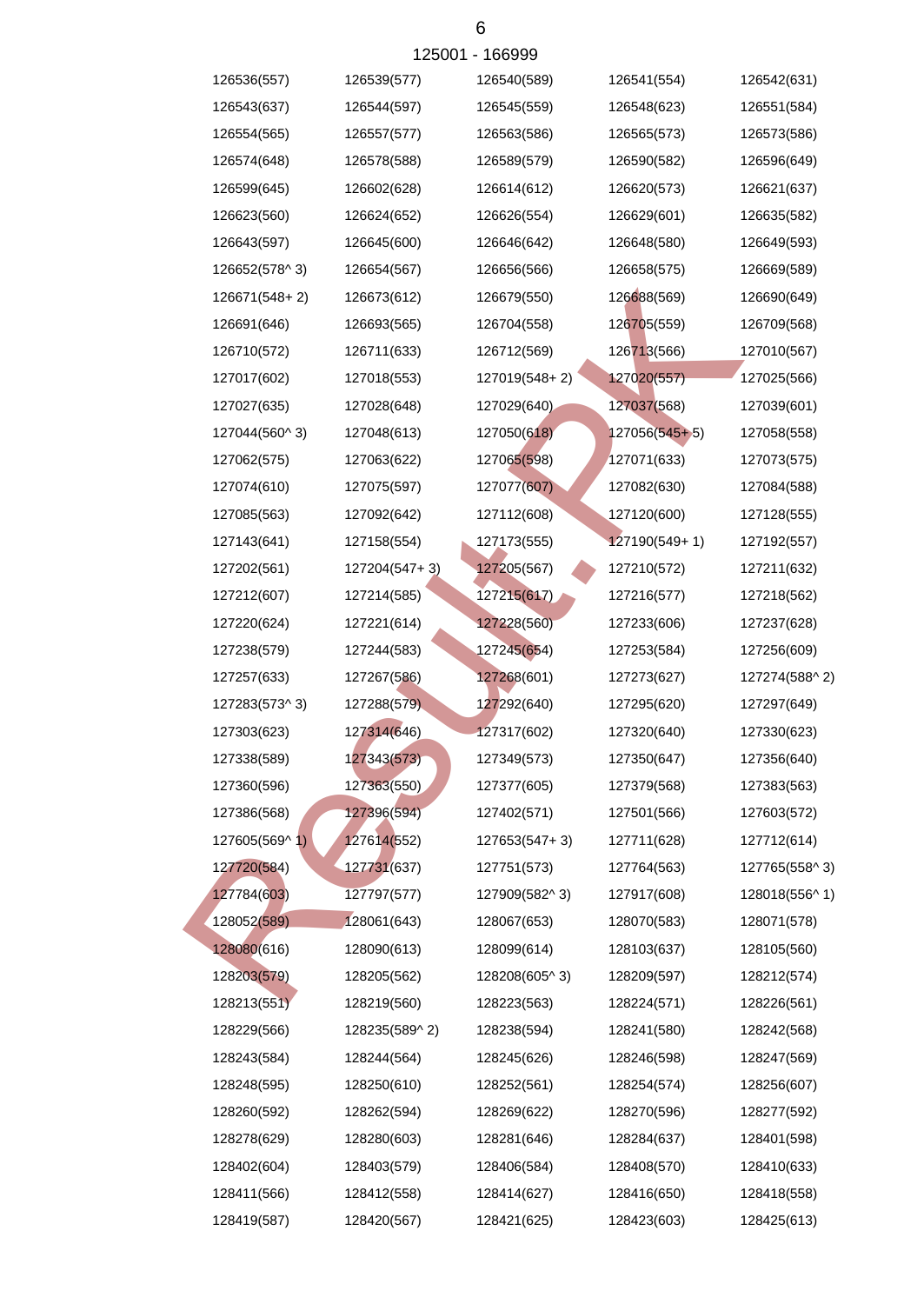| 128429(590)   | 128431(601)   | 128432(621)     | 128433(627)   | 128434(627)   |
|---------------|---------------|-----------------|---------------|---------------|
| 128435(572)   | 128436(601)   | 128438(578)     | 128439(589)   | 128440(546+4) |
| 128442(561)   | 128446(596)   | 128448(588)     | 128450(597)   | 128452(555)   |
| 128456(629)   | 128457(639)   | 128463(579)     | 128464(590)   | 128466(572)   |
| 128468(604)   | 128471(565)   | 128476(645)     | 128477(568)   | 128479(562)   |
| 128480(557)   | 128482(550)   | 128483(576)     | 128491(578)   | 128601(561)   |
| 129004(565)   | 129005(606)   | 129016(576)     | 129019(619)   | 129020(593)   |
| 129023(557)   | 129025(557)   | 129026(545+5)   | 129029(649)   | 129030(579)   |
| 129036(597)   | 129201(616)   | 129222(573)     | 129228(608)   | 129229(601)   |
| 129232(629)   | 129271(595)   | 129403(644)     | 129410(587)   | 129412(621)   |
| 129413(594)   | 129414(576)   | 129426(561)     | 129427(589)   | 129429(624)   |
| 129430(645)   | 129438(611)   | 129443(589)     | 129448(636)   | 129450(598)   |
| 129451(635)   | 129454(598)   | 129456(612)     | 129457(587)   | 129458(654)   |
| 129459(638)   | 129465(620)   | 129609(571)     | 129610(592)   | 129618(564)   |
| 129620(553)   | 129628(594)   | 129630(632)     | 129631(646^2) | 129633(592)   |
| 129634(617)   | 129644(588)   | 129651(646)     | 129652(622)   | 129656(562)   |
| 129811(563)   | 129813(643)   | 129815(563)     | 129816(599)   | 129818(608)   |
| 129822(553)   | 129832(611)   | 129838(570)     | 130003(560)   | 130022(588)   |
| 130030(605)   | 130202(571^1) | 130203(551)     | 130205(616)   | 130211(607)   |
| 130216(625)   | 130218(597)   | $130219(546+4)$ | 130221(634)   | 130224(622)   |
| 130226(606)   | 130231(598)   | 130232(638)     | 130235(547+3) | 130236(585)   |
| 130238(594)   | 130239(632)   | 130412(638)     | 130425(559)   | 130610(620)   |
| 130611(575)   | 130616(570^2) | 130617(613^1)   | 130620(566)   | 130625(568^3) |
| 130635(624)   | 130637(637)   | 130638(600)     | 130640(638)   | 130644(564)   |
| 130665(570)   | 130669(613)   | $130671(546+4)$ | 130675(598)   | 130678(616)   |
| 130685(581)   | 130688(550)   | 130693(570)     | 130694(639)   | 130701(589)   |
| 130714(585^1) | 130715(608)   | 130724(583)     | 130735(600)   | 131003(570)   |
| 131033(557)   | 131057(585)   | 131067(588)     | 131071(623)   | 131072(583)   |
| 131082(603)   | 131085(601^2) | 131090(583)     | 131094(591)   | 131101(598)   |
| 131103(645)   | 131110(599)   | 131115(628)     | 131116(595)   | 131117(587)   |
| 131135(619)   | 131136(599)   | 131138(585)     | 131139(607)   | 131141(584)   |
| 131144(590)   | 131154(568)   | 131163(631)     | 131509(581)   | 131519(611)   |
| 131714(591)   | 131719(611)   | 131731(575)     | 132005(637)   | 132006(569)   |
| 132201(604)   | 132224(608)   | 132241(595)     | 132246(574)   | 132405(601)   |
| 132406(629)   | 132409(575)   | 132412(618)     | 132416(607)   | 132417(617)   |
| 132419(555)   | 132420(582)   | 132422(614^1)   | 132423(575)   | 132428(595^2) |
| 132431(616)   | 132433(599)   | 132437(637)     | 132443(621)   | 132444(577)   |
| 132445(552)   | 132447(636)   | 132452(553)     | 132453(644)   | 132454(595)   |
| 132601(644)   | 132604(563)   | 132609(602)     | 132616(641)   | 132620(636)   |
| 132624(613)   | 132625(618)   | 132627(579)     | 132636(554)   | 132637(573)   |
| 132642(604)   | 132650(547+3) | 132662(603)     | 132667(635)   | 132669(608)   |
| 132670(553)   | 132676(557)   | 132680(556)     | 133027(620)   | 133053(545+5) |
| 133057(560)   | 133064(595)   | 133065(565)     | 133079(554)   | 133313(549+1) |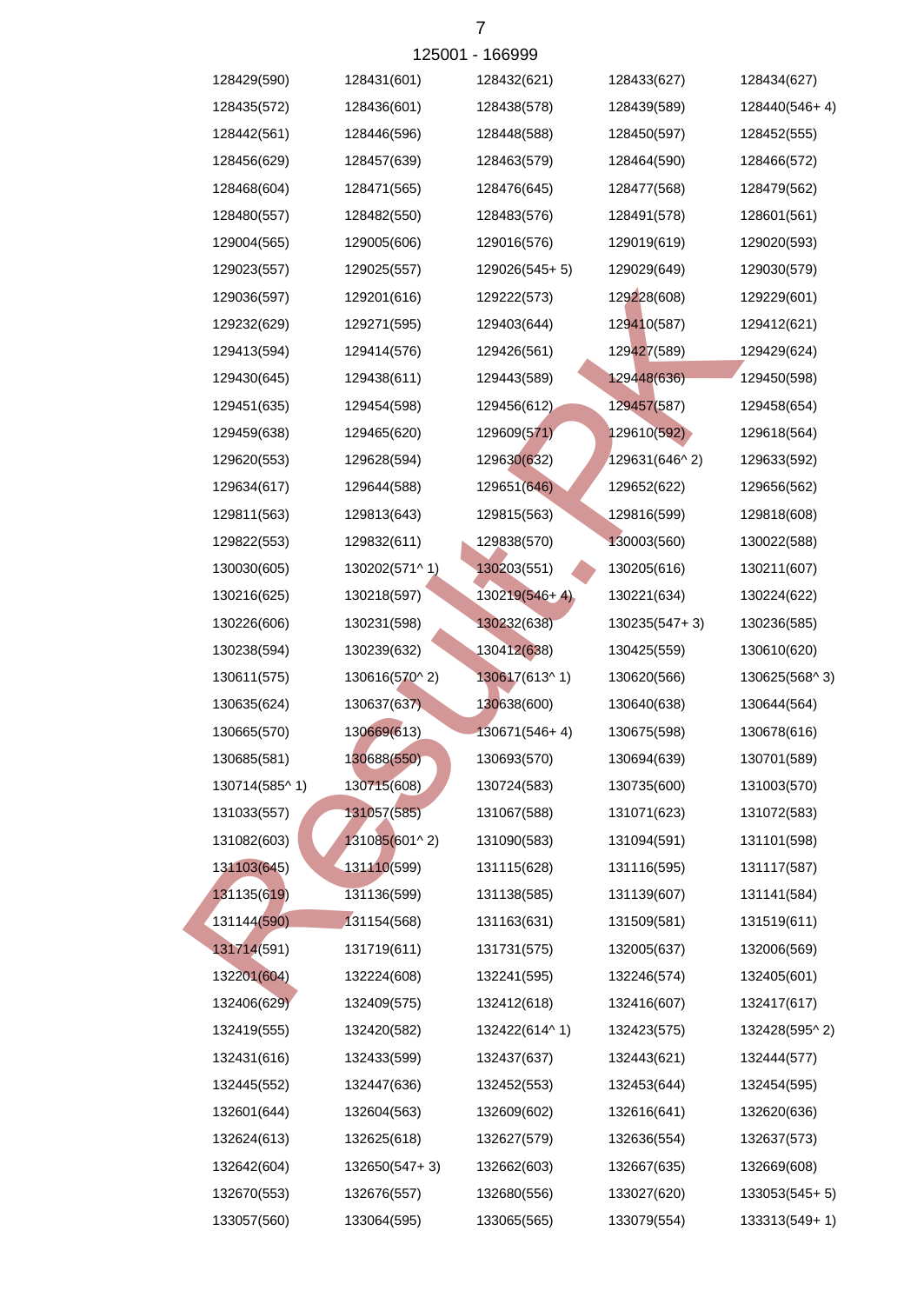| 133314(609)   | 133321(604)   | 133327(577)     | 133328(635)   | 133341(573)   |
|---------------|---------------|-----------------|---------------|---------------|
| 133607(582)   | 133611(565)   | 133614(583)     | 133616(554)   | 133617(545+5) |
| 133624(602)   | 133627(546+4) | 133643(583)     | 133646(545+5) | 133653(603)   |
| 133674(609)   | 133675(610)   | 133682(580)     | 133688(545+5) | 134012(561)   |
| 134032(570)   | 134033(545+5) | 134050(578)     | 134053(569)   | 134064(581)   |
| 134066(625)   | 134067(646)   | 134084(554)     | 134350(595)   | 134719(570)   |
| 134740(574)   | 135003(553)   | 135013(567)     | 135039(573)   | 135043(635)   |
| 135045(550^3) | 135046(589)   | 135053(576)     | 135314(595)   | 135315(574)   |
| 135316(580)   | 135330(562)   | 135602(616)     | 135603(636)   | 135605(554)   |
| 135608(565)   | 135612(606)   | 135613(576)     | 135614(563)   | 135615(592)   |
| 135624(575)   | 135626(653)   | 135639(612)     | 135642(549+1) | 135645(571)   |
| 135646(579)   | 135647(591)   | 135654(597)     | 135658(654)   | 135660(598)   |
| 136002(585)   | 136011(550)   | 136018(553)     | 136020(553)   | 136034(563)   |
| 136038(560)   | 136043(617)   | 136045(616)     | 136052(645)   | 136053(598)   |
| 136054(566)   | 136057(647)   | 136060(617)     | 136062(555)   | 136069(634)   |
| 136072(600)   | 136075(615)   | 136076(602)     | 136077(566)   | 136082(582)   |
| 136084(558)   | 136090(594)   | 136098(550)     | 136102(596)   | 136109(557)   |
| 136114(606)   | 136117(555)   | 136123(635)     | 136127(552)   | 136130(569)   |
| 136153(591)   | 136157(634)   | 136715(563)     | 136721(581)   | 136724(548+2) |
| 137021(596)   | 137022(559)   | 137023(618)     | 137025(572)   | 137027(574)   |
| 137029(605)   | 137052(643)   | 137064(650)     | 137403(564)   | 137407(548+2) |
| 137608(616)   | 137611(565)   | 137616(545+5)   | 137620(563)   | 137630(590)   |
| 137638(607)   | 137646(546+4) | 138015(612^3)   | 138023(602)   | 138040(650)   |
| 138402(647)   | 138414(580)   | 138415(594)     | 138417(561^1) | 138420(581^2) |
| 138422(545+5) | 138425(557)   | $138427(547+3)$ | 138430(562)   | 138431(566)   |
| 138439(606)   | 138451(598)   | 138457(601)     | 150007(576)   | 150008(547+3) |
| 150011(593)   | 150045(597)   | 150049(622)     | 150063(581)   | 150064(651^2) |
| 150067(611^2) | 150068(589)   | 150074(618)     | 150085(576)   | 150086(646)   |
| 150087(643)   | 150088(547+3) | 150094(546+4)   | 150095(604)   | 150103(604)   |
| 150113(559)   | 150119(575)   | 150135(565)     | 150136(609)   | 150170(588)   |
| 150172(560)   | 150173(645)   | 150174(551)     | 150175(560)   | 150179(618)   |
| 150180(614)   | 150182(585^1) | 150186(621)     | 150190(576)   | 150198(569)   |
| 150227(620)   | 150230(622)   | 150242(623)     | 150255(621)   | 150270(641^1) |
| 150275(639)   | 150279(605)   | 150282(605)     | 150285(643)   | 150287(571)   |
| 150293(593)   | 150303(645)   | 150404(620)     | 150406(564)   | 150407(601)   |
| 150412(621)   | 150416(605)   | 150417(650)     | 150422(548+2) | 150423(645)   |
| 150433(637)   | 150438(629)   | 150440(610)     | 150442(596)   | 150457(601)   |
| 150461(623)   | 150464(561)   | 150466(584)     | 150469(569)   | 150472(567^2) |
| 150479(548+2) | 150483(547+3) | 150484(614)     | 150485(654)   | 150488(629)   |
| 150491(609)   | 150498(628)   | 150517(553)     | 150518(546+4) | 150522(549+1) |
| 150526(649)   | 150527(602)   | 150536(579)     | 150539(644)   | 150543(550)   |
| 150552(649)   | 150554(588)   | 150569(546+4)   | 150578(557)   | 150580(631)   |
| 150592(592)   | 150596(635)   | 150702(639)     | 150707(559)   | 150709(568)   |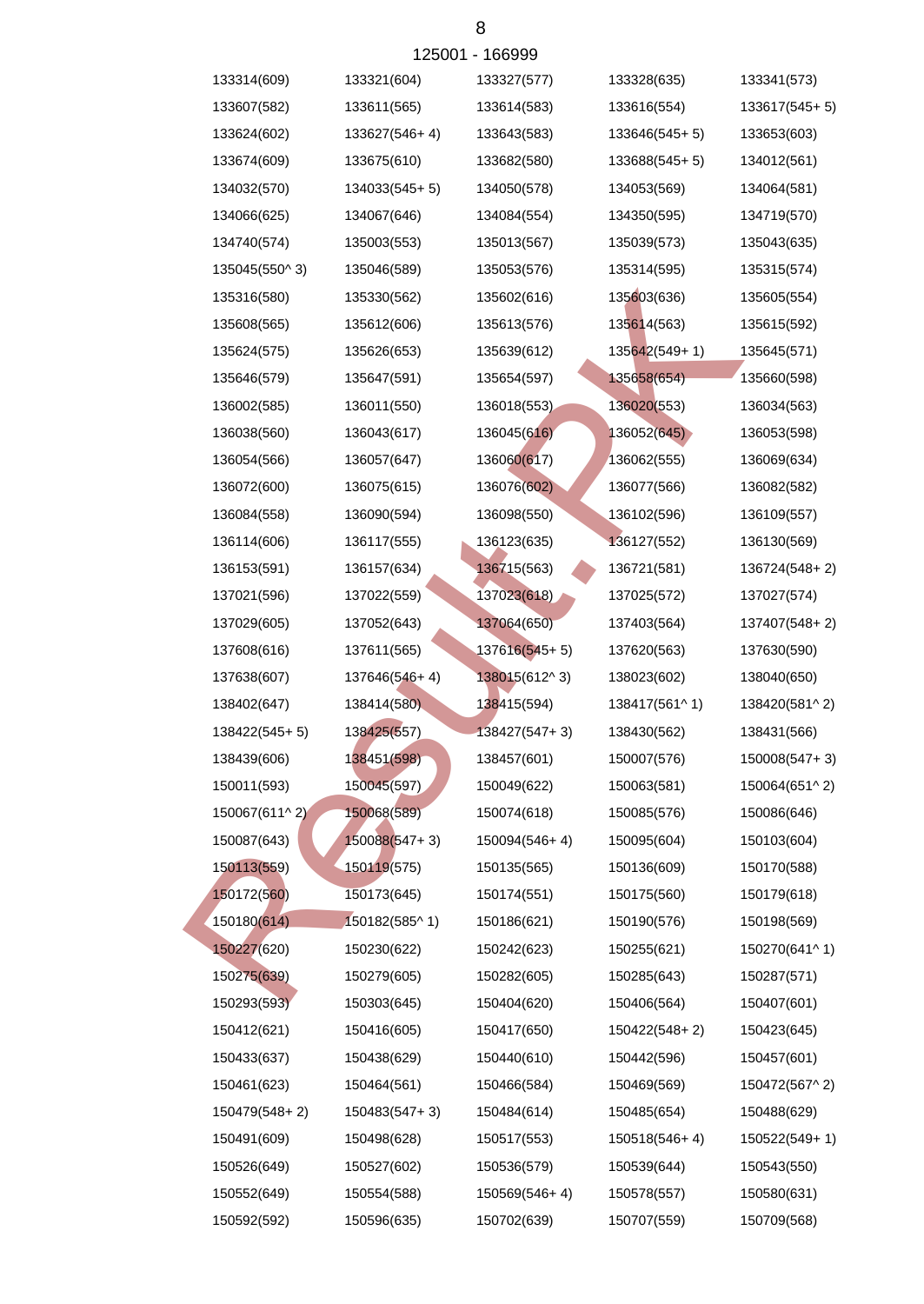|               |               | 120001 - 100999 |                 |               |
|---------------|---------------|-----------------|-----------------|---------------|
| 150710(596)   | 150713(612)   | 150716(654)     | 150717(585)     | 150718(622)   |
| 150719(560)   | 150725(572)   | 150739(653)     | 150747(632)     | 150748(567)   |
| 150752(557)   | 150754(631)   | 150755(578)     | 150756(591)     | 150759(643)   |
| 150766(591)   | 150767(580^2) | 150771(574)     | 150799(644)     | 150802(601)   |
| 150825(604)   | 150846(622)   | 150847(621)     | 150854(642)     | 150855(548+2) |
| 150856(607)   | 150858(607)   | 150859(574)     | 150860(611)     | 150865(551^1) |
| 150881(607)   | 150882(612)   | 150890(557)     | 150891(638)     | 150892(603)   |
| 150895(599)   | 150902(622)   | 150903(555)     | 150905(631)     | 150908(633)   |
| 150919(637)   | 150920(625)   | 150931(639)     | 150938(561)     | 150942(569)   |
| 150943(637)   | 150944(601)   | 150948(572)     | 150952(576)     | 150957(604)   |
| 150958(608)   | 150964(627)   | 150965(579)     | 150968(609)     | 150973(598)   |
| 150977(603)   | 150979(645)   | 150980(569)     | 150989(576)     | 151002(572)   |
| 151005(616)   | 151006(639)   | 151007(563)     | 151008(546+4)   | 151013(621)   |
| 151015(580)   | 151104(636)   | 151108(597)     | 151109(552)     | 151115(581)   |
| 151118(578)   | 151122(597)   | 151126(581)     | $151127(546+4)$ | 151132(618^1) |
| 151141(623)   | 151143(648)   | 151150(558)     | 151151(574)     | 151160(549+1) |
| 151165(574)   | 151167(567)   | 151176(615)     | 151183(552)     | 151187(626)   |
| 151193(622)   | 151197(618^2) | 151226(546+4)   | 151229(608)     | 151245(597)   |
| 151249(548+2) | 151257(604)   | 151261(553)     | 151262(622)     | 151268(547+3) |
| 151269(577)   | 151271(552)   | 151281(606)     | 151287(626)     | 151290(582)   |
| 151295(598)   | 151302(553)   | 151313(597)     | 151316(638)     | 151319(591)   |
| 151403(628)   | 151408(569)   | 151410(591)     | 151416(656^1)   | 151431(643)   |
| 151436(623^2) | 151439(631)   | 151450(549+1)   | 151451(587)     | 151463(619)   |
| 151465(561)   | 151467(647)   | 151468(644^1)   | 151478(646)     | 151483(640)   |
| 151486(625)   | 151494(620)   | 151498(604)     | 151528(563)     | 151533(607)   |
| 151547(645)   | 151551(588)   | 151556(641)     | 151606(609)     | 151607(636)   |
| 151612(567^3) | 151615(595)   | 151635(585)     | 151636(621)     | 151640(612)   |
| 151647(637)   | 151649(632)   | 151654(618)     | 151673(631)     | 151688(653)   |
| 151693(648)   | 151699(604)   | 151702(550)     | 151704(586)     | 151707(553^2) |
| 151730(624)   | 151733(576)   | 151742(607)     | 151744(623)     | 151805(603)   |
| 151809(569)   | 151811(628)   | 151840(597)     | 151847(636)     | 151856(607)   |
| 151865(616)   | 151878(569^3) | 151879(620)     | 151881(636)     | 151882(621)   |
| 151885(639)   | 151894(587)   | 151895(645)     | 151897(645)     | 151900(551)   |
| 151902(578^3) | 151919(628)   | 151938(575^1)   | 151945(615)     | 151950(574)   |
| 151953(618)   | 151954(570)   | 151960(626)     | 151986(581)     | 151992(561)   |
| 151997(636)   | 152004(556)   | 152008(570)     | 152023(635)     | 152024(598)   |
| 152029(568)   | 152032(648)   | 152034(637)     | 152039(546+4)   | 152047(604)   |
| 152053(647)   | 152055(561)   | 152056(566)     | 152057(553)     | 152064(593)   |
| 152203(585)   | 152208(557)   | 152218(638)     | 152225(650)     | 152227(572)   |
| 152229(554)   | 152236(638)   | 152245(616)     | 152246(581)     | 152247(622)   |
| 152249(626)   | 152250(553)   | 152253(579)     | 152258(637)     | 152262(592)   |
| 152264(550)   | 152265(583)   | 152266(599)     | 152267(614)     | 152419(623)   |
| 152423(598)   | 152436(580)   | 152437(557)     | 152445(576)     | 152446(569)   |
|               |               |                 |                 |               |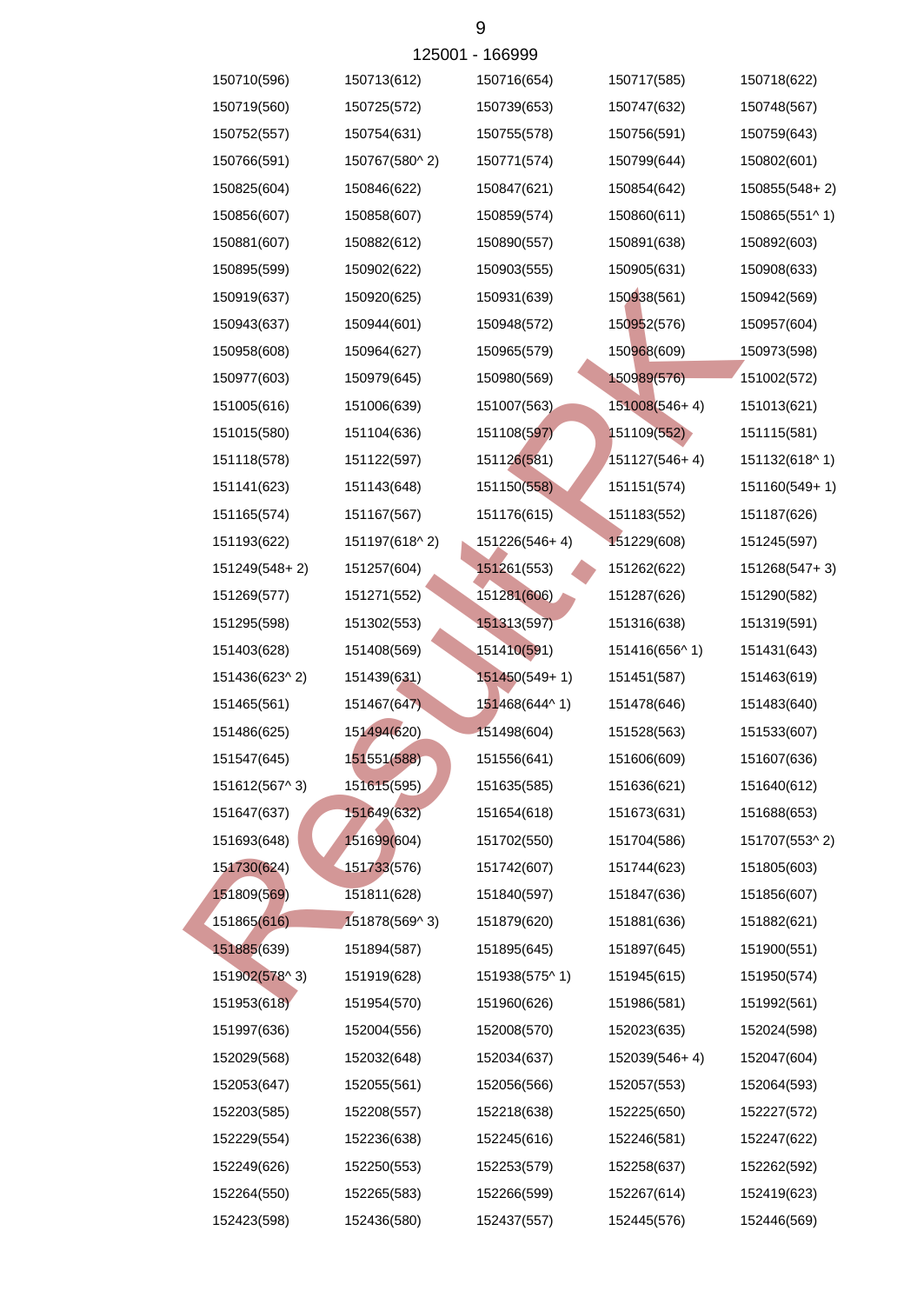|               |                 | 125001 - 166999 |               |               |
|---------------|-----------------|-----------------|---------------|---------------|
| 152459(616)   | 152466(588)     | 152473(607)     | 152478(551)   | 152483(613)   |
| 152526(548+2) | 152537(622)     | 152538(652)     | 152545(548+2) | 152549(598)   |
| 152557(572)   | 152558(639)     | 152559(608)     | 152581(619)   | 152584(598)   |
| 152588(577)   | 152606(591)     | 152614(642)     | 152618(598)   | 152620(567)   |
| 152621(625)   | 152622(593)     | 152627(613^2)   | 152631(590)   | 152637(596)   |
| 152652(584)   | 152658(632)     | 152659(627)     | 152660(547+3) | 152664(646)   |
| 152667(608^3) | 152668(620)     | 152678(645)     | 152681(561^1) | 152812(624)   |
| 152819(619)   | 152825(624)     | 152834(559^2)   | 152836(579)   | 152843(574)   |
| 152861(629)   | 152898(574)     | 152905(613)     | 152912(625)   | 152920(562)   |
| 152927(610)   | 152931(546+4)   | 152940(600)     | 152945(630)   | 152946(570^1) |
| 152949(601)   | 152950(616)     | 152951(555)     | 152957(641)   | 152961(644)   |
| 152962(624)   | 152969(593)     | 152972(567)     | 152984(647)   | 153010(652)   |
| 153013(554)   | 153022(577)     | 153039(625)     | 153045(600)   | 153047(591)   |
| 153051(553)   | 153053(654)     | 153055(623)     | 153061(637)   | 153068(565)   |
| 153072(610)   | 153085(579)     | 153088(569)     | 153089(600)   | 153097(600)   |
| 153104(606)   | 153106(624)     | 153114(597)     | 153116(565)   | 153120(600)   |
| 153124(588)   | 153128(640)     | 153133(585)     | 153156(623)   | 153162(644)   |
| 153171(573)   | 153184(608)     | 153198(622)     | 153201(644)   | 153203(550)   |
| 153223(647)   | 153236(585)     | 153243(613)     | 153303(597)   | 153307(553)   |
| 153312(653)   | 153313(603)     | 153314(623)     | 153318(574)   | 153405(573^1) |
| 153406(573)   | 153412(647)     | 153414(599)     | 153417(571^1) | 153418(627)   |
| 153419(628)   | 153446(617)     | 153450(603)     | 153456(561^2) | 153458(613)   |
| 153459(606)   | 153462(611)     | 153463(619^2)   | 153466(597)   | 153468(639)   |
| 153604(613)   | $153605(549+1)$ | 153606(635)     | 153627(559)   | 153644(603)   |
| 153648(555^1) | 153659(589)     | 153661(605)     | 153662(551)   | 153672(547+3) |
| 153680(599^3) | 153695(602)     | 153696(635)     | 153714(558)   | 153716(649)   |
| 153718(557)   | 153720(636)     | 153724(647)     | 153727(632)   | 153728(564)   |
| 153735(548+2) | 153741(551)     | 153744(567)     | 153745(550)   | 153747(633)   |
| 153748(606^2) | 153762(558)     | 153767(614)     | 153772(654)   | 153901(623)   |
| 153907(647)   | 153911(597)     | 153922(646)     | 153924(552)   | 154202(594)   |
| 154203(609)   | 154207(546+4)   | 154214(560)     | 154215(589)   | 154218(647)   |
| 154219(590)   | 154220(617)     | 154222(576)     | 154223(645^3) | 154224(649)   |
| 154225(605)   | 154230(622)     | 154238(654)     | 154249(560)   | 154251(603)   |
| 154256(569)   | 154259(636)     | 154263(618)     | 154269(551)   | 154270(590)   |
| 154272(646)   | 154275(649)     | 154282(614)     | 154283(580)   | 154286(579)   |
| 154287(555)   | 154290(648)     | 154291(606)     | 154292(555^3) | 154293(611)   |
| 154294(580)   | 154297(621)     | 154300(604)     | 154305(637)   | 154306(640)   |
| 154308(578)   | 154309(625)     | 154313(584)     | 154314(599)   | 154317(574^3) |
| 154322(608)   | 154339(567^3)   | 154341(637)     | 154346(632)   | 154363(643)   |
| 154369(651)   | 154370(607)     | 154371(581)     | 154372(592)   | 154502(581)   |
| 154503(626)   | 154505(605)     | 154506(631)     | 154515(585)   | 154517(635)   |
| 154518(620)   | 154519(546+4)   | 154520(632)     | 154522(641)   | 154524(640)   |
| 154527(643)   | 154528(555)     | 154530(618)     | 154531(612)   | 154533(598)   |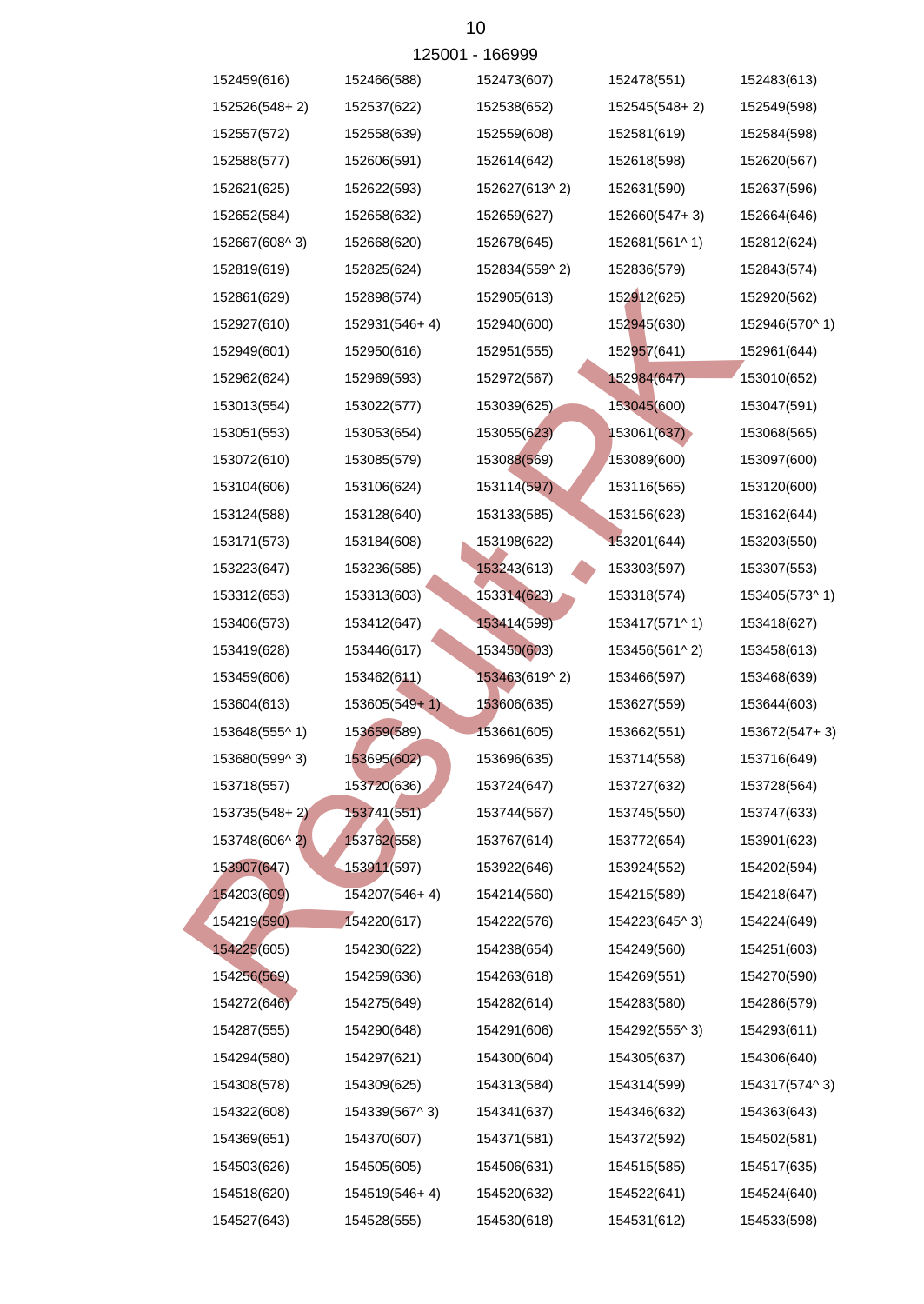|               |               | 120001 - 100999   |               |               |
|---------------|---------------|-------------------|---------------|---------------|
| 154535(570)   | 154537(625)   | 154539(649)       | 154542(631)   | 154544(578)   |
| 154545(593)   | 154546(556)   | 154552(600)       | 154554(607^3) | 154559(640)   |
| 154565(611)   | 154702(647)   | 154704(627)       | 154705(636)   | 154706(610)   |
| 154707(611)   | 154708(617)   | 154713(591)       | 154714(633)   | 154715(617)   |
| 154716(621)   | 154717(646)   | 154718(633)       | 154720(547+3) | 154721(617)   |
| 154722(579)   | 154723(593)   | 154725(609)       | 154727(548+2) | 154728(647)   |
| 154729(606)   | 154730(607)   | 154735(591)       | 154736(567)   | 154738(578)   |
| 154739(641)   | 154740(584)   | 154741(631)       | 154743(595)   | 154746(596)   |
| 155003(609)   | 155006(578)   | 155008(572)       | 155012(588)   | 155017(627)   |
| 155022(582)   | 155023(594)   | 155024(596)       | 155027(576)   | 155036(572^3) |
| 155041(616^3) | 155053(566)   | 155063(573)       | 155064(554)   | 155065(560)   |
| 155066(577)   | 155067(640)   | 155068(622)       | 155077(588)   | 155078(560)   |
| 155081(641)   | 155084(598)   | 155085(560)       | 155087(562)   | 155093(588)   |
| 155098(553)   | 155110(581)   | $155112(547 + 3)$ | 155118(570)   | 155119(567)   |
| 155308(596)   | 155309(646)   | $155311(545+5)$   | 155317(602)   | 155333(646)   |
| 155349(610)   | 155350(629)   | 155353(555)       | 155355(641)   | 155375(555)   |
| 155378(614)   | 155501(593)   | 155502(630)       | 155503(592)   | 155504(643)   |
| 155511(605^2) | 155515(592)   | 155516(572)       | 155517(601)   | 155519(578^2) |
| 155520(593)   | 155521(572)   | 155522(638)       | 155532(600)   | 155539(619)   |
| 155540(600)   | 155542(586)   | 155544(641)       | 155546(608)   | 155547(611)   |
| 155554(636)   | 155555(614)   | 155562(620)       | 155566(611)   | 155570(548+2) |
| 155571(559)   | 155572(573)   | 155574(628)       | 155575(651)   | 155577(625)   |
| 155578(638)   | 155580(546+4) | 155583(605)       | 155585(637)   | 155586(583)   |
| 155587(574)   | 155590(644)   | 155801(587)       | 155804(581)   | 155819(578)   |
| 155822(562)   | 155824(557)   | 155831(597)       | 155832(633)   | 155835(623)   |
| 155836(642)   | 155837(611)   | 155845(553^2)     | 155853(616)   | 155854(613)   |
| 155864(622)   | 156003(587)   | 156011(633)       | 156018(582)   | 156032(635)   |
| 156047(569)   | 156320(555)   | 156339(621)       | 156515(634)   | 156527(614)   |
| 156538(572)   | 156549(578)   | 157002(611)       | 157009(571)   | 157010(635^2) |
| 157011(586)   | 157015(607)   | 157020(647)       | 157036(558)   | 157041(558)   |
| 157053(623)   | 157057(629)   | 157063(565)       | 157064(597)   | 157065(595)   |
| 157071(654)   | 157073(631)   | 157074(564)       | 157075(650)   | 157087(616)   |
| 157088(610)   | 157096(645)   | 157401(564)       | 157416(595)   | 157444(563)   |
| 157446(619)   | 157447(630)   | 157452(611^1)     | 157468(638)   | 157479(617)   |
| 157484(647)   | 157485(600)   | 157487(624)       | 157488(619)   | 157501(603)   |
| 157508(546+4) | 157511(596)   | 157514(616)       | 157519(580)   | 157532(635^3) |
| 157536(598)   | 158002(603^3) | 158004(552)       | 158011(612^1) | 158012(635)   |
| 158027(630)   | 158028(577)   | 158301(594)       | 158304(547+3) | 158325(565)   |
| 158328(560)   | 158331(601)   | 158339(565)       | 158360(624)   | 158361(579^2) |
| 158390(588)   | 158915(561)   | 158918(640)       | 158932(580)   | 158935(603)   |
| 158936(593)   | 158946(603)   | 158951(551)       | 159302(602)   | 159303(619)   |
| 159304(599)   | 159310(640)   | 159311(619)       | 159314(601)   | 159319(599)   |
| 159322(582)   | 159325(601)   | 159327(590)       | 159331(610)   | 159333(608)   |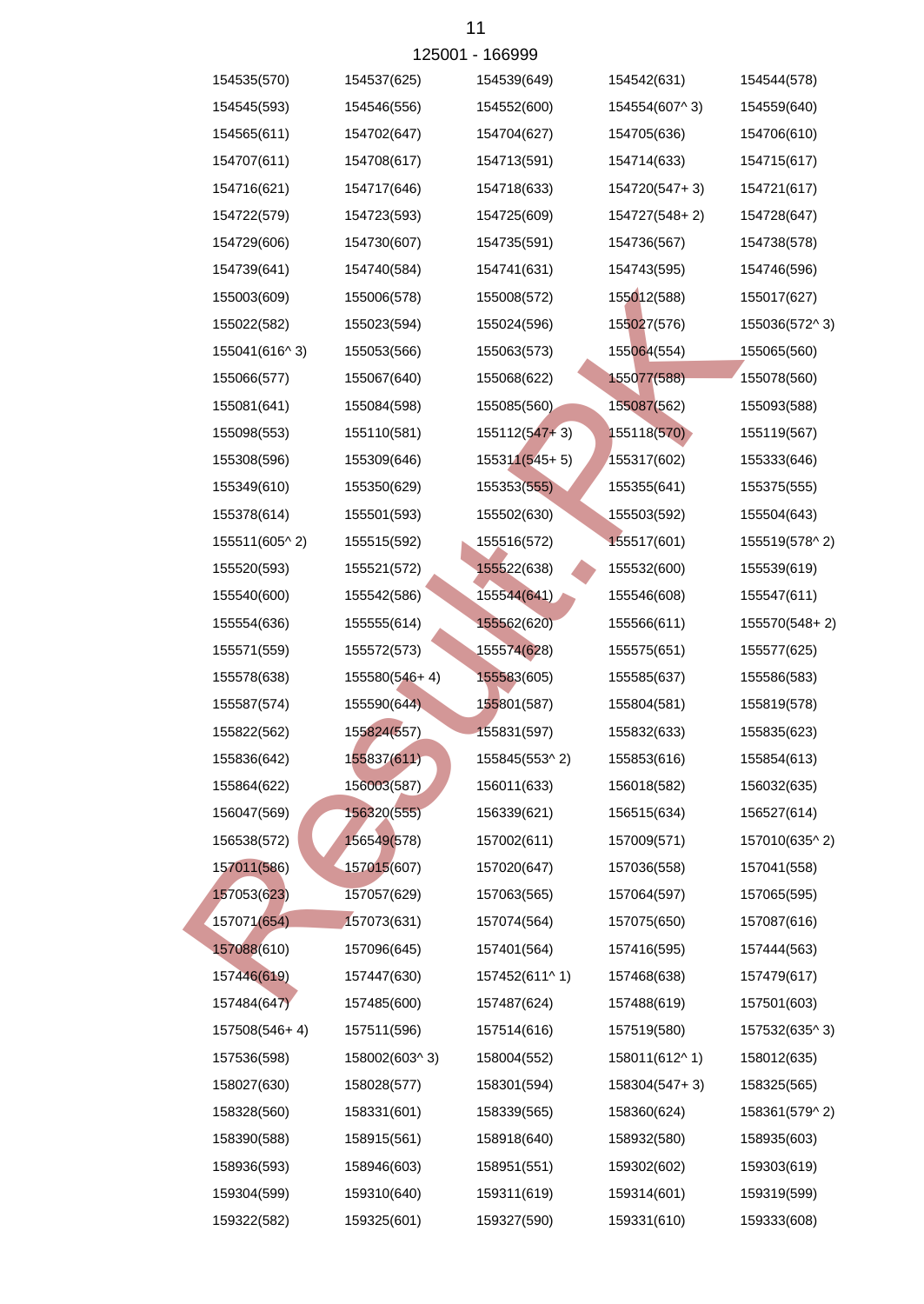|                 |                 | 125001 - 166999 |               |               |
|-----------------|-----------------|-----------------|---------------|---------------|
| 159338(607)     | 159603(547+3)   | 159606(612)     | 159609(623)   | 159612(635)   |
| 159618(628)     | 159623(642)     | 159627(639)     | 159631(625)   | 159640(583)   |
| 159641(567)     | 159642(650)     | 159647(636)     | 159650(650)   | 159651(607)   |
| 159653(647)     | 159659(558)     | 159660(604)     | 159668(602)   | 159670(640)   |
| 160004(571)     | 160007(592)     | 160016(625)     | 160017(649)   | 160018(550)   |
| 160020(620)     | 160022(606)     | 160032(557)     | 160044(606)   | 160048(590)   |
| 160053(546+4)   | 160057(558)     | 160066(582)     | 160069(570)   | 160070(552)   |
| 160081(579)     | 160082(566)     | 160098(585)     | 160102(566)   | 160109(615)   |
| 160110(564)     | 160131(590)     | 160132(565)     | 160133(545+5) | 160135(565)   |
| 160137(594)     | 160138(599)     | 160139(577)     | 160140(546+4) | 160141(589)   |
| 160142(612)     | 160143(618)     | 160144(600)     | 160149(605)   | 160153(554)   |
| 160160(581)     | 160161(548+2)   | 160165(564)     | 160166(581)   | 160169(576)   |
| 160176(581)     | 160179(614)     | 160181(580)     | 160183(568)   | 160184(553)   |
| 160185(547+3)   | 160187(605)     | 160195(592)     | 160200(593)   | 160214(622)   |
| 160215(549+1)   | 160220(649)     | 160222(591)     | 160502(585)   | 160503(563)   |
| 160505(595)     | 160511(557)     | 160514(618)     | 160515(603)   | 160524(632)   |
| 160531(643)     | 160571(605)     | 160579(603)     | 160580(637)   | 160583(589)   |
| 160586(577)     | 160592(612)     | 160595(575)     | 160597(579)   | 160598(571)   |
| 160599(654)     | 160602(636)     | 160603(596)     | 160604(639)   | 160605(586)   |
| 160606(559)     | 160608(610)     | $160624(546+4)$ | 160625(547+3) | 160628(636)   |
| 161009(631)     | 161021(649)     | 161031(602)     | 161036(591)   | 161042(570)   |
| 161052(604)     | 161053(566)     | 161058(557)     | 161060(563)   | 161061(595)   |
| 161063(566)     | 161064(641)     | 161065(617)     | 161069(582)   | 161082(563)   |
| 161083(546+4)   | $161088(547+3)$ | 161089(575)     | 161095(564)   | 161096(588)   |
| 161097(583)     | 161098(617)     | 161100(633)     | 161101(637)   | 161106(579)   |
| 161108(548+2)   | 161109(555)     | 161110(590)     | 161112(636)   | 161113(581)   |
| 161114(620)     | 161115(581)     | 161120(646)     | 161121(572)   | 161122(570)   |
| 161123(577)     | 161124(626)     | 161140(572^3)   | 161147(553)   | 161148(558)   |
| 161160(636)     | 161508(595^2)   | 161509(574)     | 161527(561)   | 161552(573)   |
| $161555(548+2)$ | 161563(549+1)   | 161564(619)     | 161625(557)   | 161636(631)   |
| 161637(618)     | 161639(595)     | 161642(591)     | 161645(572)   | 161646(648)   |
| 161648(581)     | 161653(622)     | 161657(643)     | 161660(646)   | 161666(555)   |
| 161669(557)     | 161709(582)     | 161711(621)     | 161713(641)   | 161714(597)   |
| 161727(636)     | 162001(580)     | 162002(547+3)   | 162011(598)   | 162046(547+3) |
| 162057(597)     | 162058(602)     | 162060(612)     | 162062(630)   | 162064(555)   |
| 162084(551)     | 162087(643)     | 162306(573)     | 162313(554)   | 162323(582)   |
| 162354(584)     | 162355(594)     | 162359(555)     | 162362(612)   | 162364(592)   |
| 162369(627)     | 162613(650)     | 162615(653)     | 162616(582)   | 162617(612)   |
| 162618(654)     | 162620(648)     | 162657(567)     | 162677(559)   | 162678(617^1) |
| 162679(568)     | 162681(626)     | 162686(611)     | 162688(584)   | 162691(616)   |
| 162697(590)     | 162699(563)     | 162715(611)     | 162718(548+2) | 163005(596)   |
| 163036(626)     | 163040(618)     | 163051(623)     | 163054(604)   | 163056(549+1) |
| 163312(557)     | 163313(552)     | 163357(578)     | 163358(592)   | 163385(650)   |
|                 |                 |                 |               |               |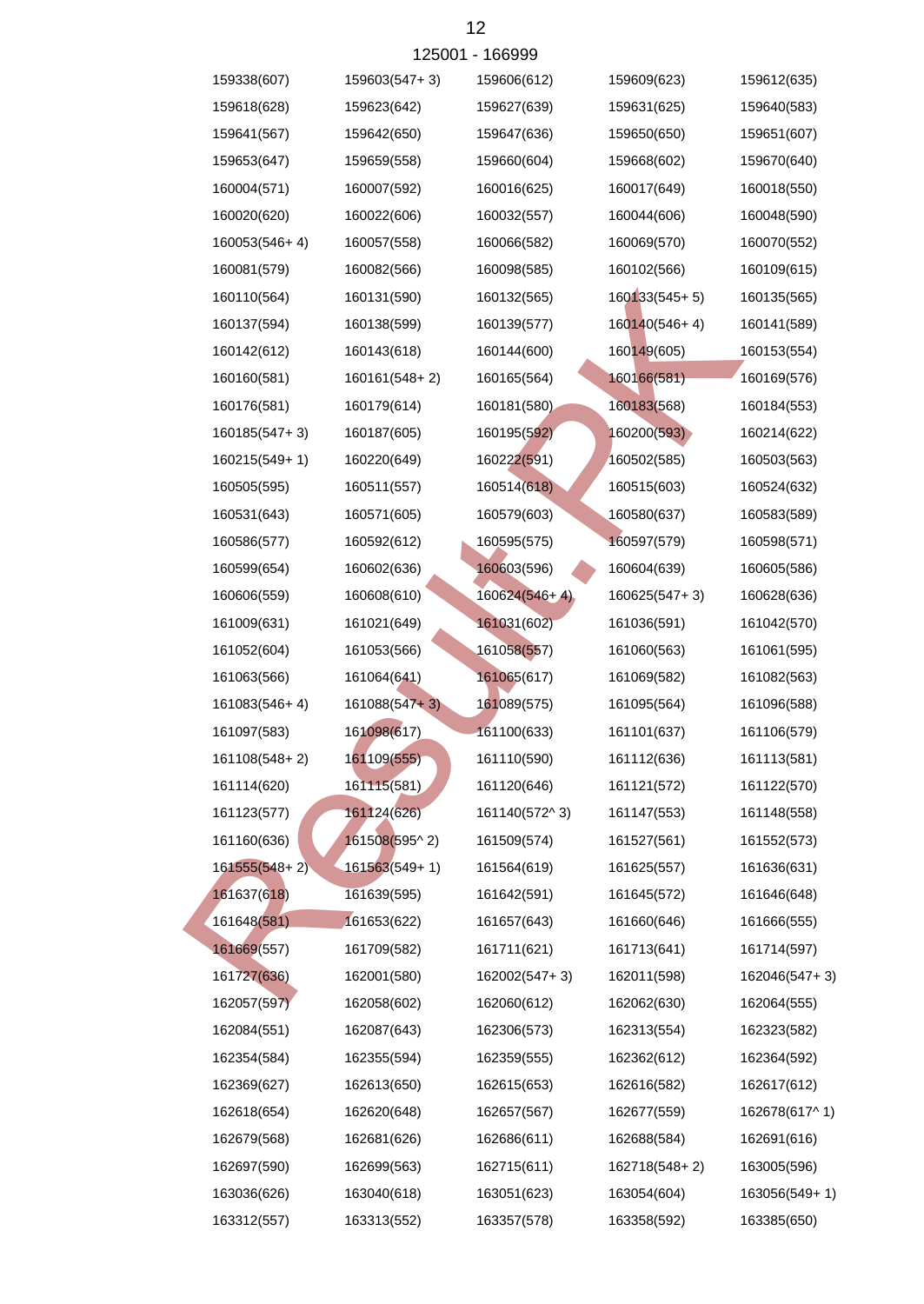|               | 1 <b>AUUU</b> | ៲ບບບບບ        |               |               |
|---------------|---------------|---------------|---------------|---------------|
| 163390(614)   | 163393(561)   | 163398(607)   | 163399(558)   | 163400(571)   |
| 163401(607)   | 163406(547+3) | 163407(574)   | 163408(554)   | 163409(577)   |
| 163411(562)   | 163415(550)   | 163439(556)   | 163446(563)   | 163454(625)   |
| 163456(547+3) | 163457(605)   | 163712(554)   | 163713(617)   | 163714(601)   |
| 163735(548+2) | 163743(549+1) | 163765(551)   | 163766(547+3) | 163772(589)   |
| 163776(566)   | 163790(545+5) | 163805(559)   | 163814(554)   | 163815(586)   |
| 163836(571)   | 163837(638)   | 163863(572)   | 163864(552)   | 163874(550)   |
| 163882(612)   | 163914(556)   | 163916(570)   | 163921(623)   | 163923(593)   |
| 163926(545+5) | 163927(551)   | 163930(590)   | 163934(574)   | 163949(614)   |
| 163960(566)   | 163979(575)   | 163981(603)   | 163988(594)   | 163997(590)   |
| 164007(568)   | 164019(604)   | 164304(610)   | 164305(567)   | 164306(567)   |
| 164309(627)   | 164415(596)   | 164416(551)   | 164431(559)   | 164433(592)   |
| 164434(624)   | 164450(626)   | 164722(552)   | 164736(635)   | 164738(564)   |
| 164757(555)   | 164761(556)   | 164803(574)   | 164811(565)   | 164813(563^2) |
| 164815(570)   | 164816(618)   | 164818(597)   | 164821(613)   | 164823(598)   |
| 164837(577)   | 164839(603)   | 164844(649)   | 164850(549+1) | 164859(587)   |
| 164866(607)   | 165215(555)   | 165219(595)   | 165231(554)   | 165236(571)   |
| 165239(599)   | 165241(554)   | 165511(594)   | 165518(647)   | 165556(555)   |
| 165576(617)   | 165577(609)   | 165578(607)   | 165580(645)   | 165581(654)   |
| 165582(587)   | 165589(585)   | 165603(602)   | 165611(566)   | 165618(556)   |
| 166005(574)   | 166007(579)   | 166010(564)   | 166012(575)   | 166013(647)   |
| 166014(604)   | 166017(558)   | 166018(646)   | 166021(593)   | 166022(555)   |
| 166024(566)   | 166025(602)   | 166401(591)   | 166403(551)   | 166406(599)   |
| 166408(645)   | 166409(631).  | 166410(545+5) | 166411(621)   | 166413(648)   |
| 166416(546+4) | 166417(578)   | 166419(609)   | 166420(602)   | 166421(593)   |
| 166424(576)   | 166431(620)   | 166433(592)   | ***********   | ***********   |
|               |               |               |               |               |
| 125003(478)   | 125021(513)   | 125027(510^1) | 125044(462^3) | 125048(522)   |
| 125054(457)   | 125059(543)   | 125068(475^1) | 125069(445)   | 125070(500)   |
| 125072(471^1) | 125077(472^1) | 125087(532)   | 125103(502)   | 125104(502)   |
| 125106(445)   | 125114(511)   | 125205(498)   | 125212(459)   | 125222(540)   |
| 125228(475)   | 125231(473)   | 125240(522)   | 125244(513)   | 125251(515)   |
| 125258(513)   | 125266(498)   | 125284(444)   | 125324(521)   | 125335(542)   |
| 125336(491)   | 125341(535)   | 125413(537)   | 125427(491)   | 125428(520)   |
| 125429(497)   | 125431(525)   | 125432(520)   | 125436(541)   | 125442(479)   |
| 125451(473)   | 125452(498)   | 125453(481)   | 125461(520)   | 125462(491)   |
| 125469(497)   | 125480(508)   | 125483(523)   | 125486(533)   | 125489(535)   |
| 125494(540)   | 125495(530)   | 125517(542)   | 125527(490)   | 125528(535)   |
| 125530(512)   | 125535(530)   | 125537(479^3) | 125540(536)   | 125543(541^3) |
| 125545(469)   | 125553(477)   | 125604(463)   | 125610(515)   | 125617(519)   |
| 125619(507)   | 125624(530)   | 125628(463)   | 125629(463)   | 125633(521)   |
| 125635(517)   | 125639(473)   | 125645(499)   | 125654(442)   | 125655(509)   |
| 125656(502)   | 125662(504)   | 125668(541)   | 125673(447)   | 125674(483^1) |

Grade : D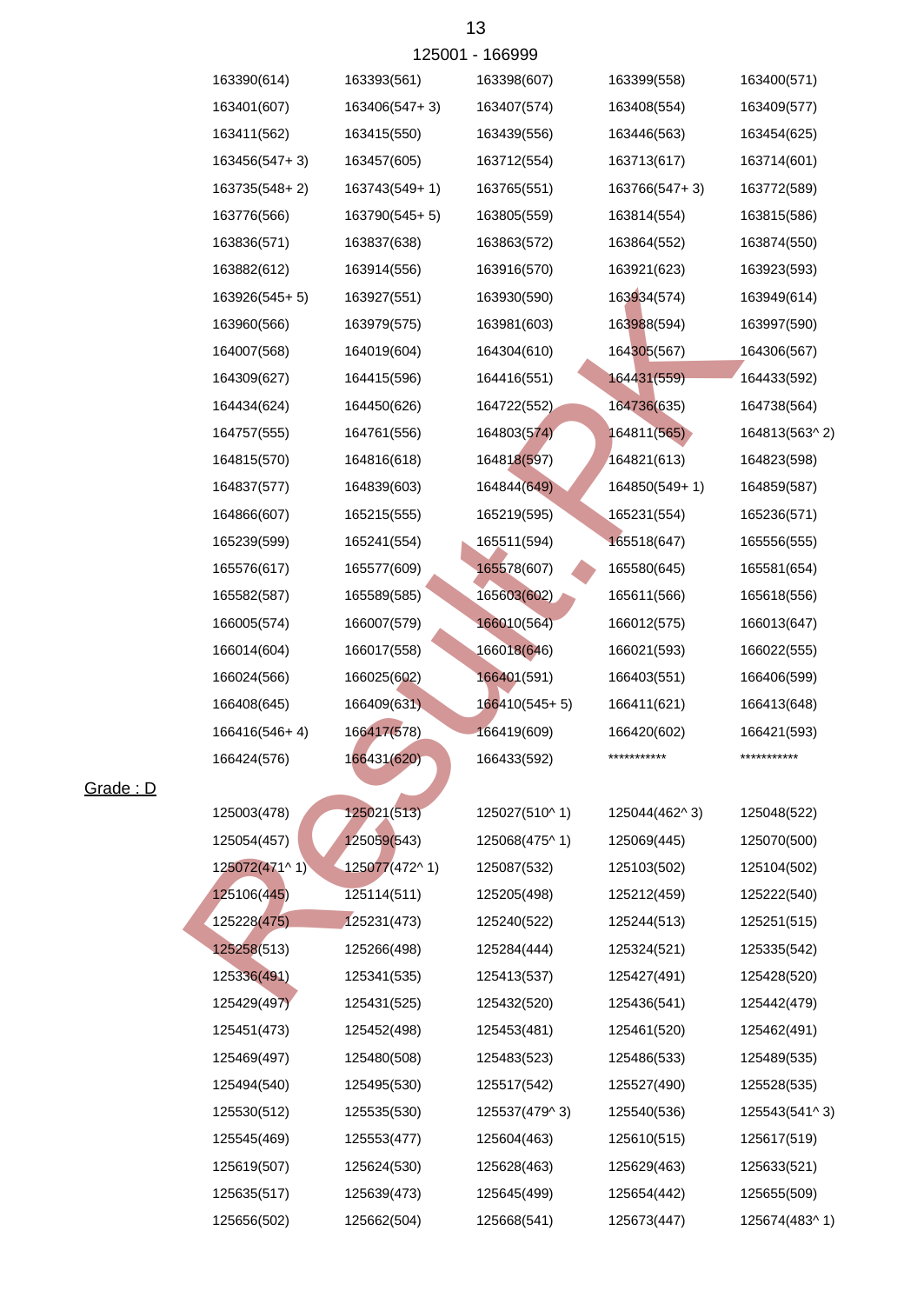|               |               | 125001 - 166999 |               |               |
|---------------|---------------|-----------------|---------------|---------------|
| 125677(446^3) | 125678(497)   | 125680(499)     | 125697(523)   | 125699(499)   |
| 125702(488)   | 125706(437+3) | 125707(511)     | 125708(436+4) | 125808(533)   |
| 125813(501)   | 125820(449)   | 125828(503)     | 126067(463^1) | 126071(468)   |
| 126078(536)   | 126205(519)   | 126206(524^2)   | 126208(504)   | 126210(506)   |
| 126211(490)   | 126213(437+3) | 126214(529)     | 126216(461)   | 126217(458)   |
| 126221(536)   | 126223(542)   | 126225(537)     | 126228(530)   | 126238(481)   |
| 126240(497)   | 126241(515)   | 126251(523)     | 126257(536)   | 126259(492)   |
| 126260(465)   | 126261(509)   | 126262(495)     | 126263(484)   | 126266(475)   |
| 126272(539)   | 126273(507)   | 126274(464)     | 126282(498)   | 126286(514)   |
| 126288(525^3) | 126290(531)   | 126295(506)     | 126296(513)   | 126298(477)   |
| 126311(491)   | 126314(478)   | 126318(471)     | 126320(505)   | 126321(501)   |
| 126332(515^2) | 126333(522)   | 126402(543)     | 126406(520)   | 126421(499)   |
| 126426(481)   | 126502(537)   | 126510(520)     | 126512(513)   | 126513(539)   |
| 126515(528)   | 126519(466)   | 126524(457)     | 126531(526)   | 126532(491)   |
| 126533(489^1) | 126535(539)   | 126547(464)     | 126552(534)   | 126555(509)   |
| 126556(512)   | 126558(481^2) | 126559(536)     | 126561(512)   | 126567(509)   |
| 126569(518)   | 126570(530)   | 126571(483)     | 126572(526)   | 126575(531)   |
| 126577(528)   | 126587(513)   | 126593(521)     | 126622(514^1) | 126631(478)   |
| 126632(530)   | 126634(461)   | 126636(478^1)   | 126637(469)   | 126641(520)   |
| 126644(521)   | 126650(522)   | 126651(541)     | 126662(493)   | 126663(480)   |
| 126665(532)   | 126668(530)   | 126686(541^1)   | 126689(544)   | 126696(529)   |
| 126697(534)   | 126699(520^1) | 126706(540)     | 126708(534)   | 126714(496)   |
| 127004(464)   | 127005(514)   | 127008(516)     | 127011(542)   | 127015(486^2) |
| 127033(513)   | 127043(521)   | 127045(465)     | 127051(531)   | 127059(542^1) |
| 127060(539)   | 127061(503)   | 127064(525)     | 127066(511)   | 127068(537)   |
| 127070(487)   | 127072(508)   | 127078(498)     | 127079(543)   | 127086(457)   |
| 127091(465^3) | 127094(535)   | 127100(529)     | 127106(496)   | 127108(509)   |
| 127127(516)   | 127130(522)   | 127136(466)     | 127146(514)   | 127147(447^3) |
| 127159(460^2) | 127164(494)   | 127165(484)     | 127166(464)   | 127170(508)   |
| 127174(525)   | 127178(447^1) | 127181(491)     | 127183(529)   | 127184(517)   |
| 127186(450)   | 127187(460^2) | 127189(522)     | 127194(462)   | 127199(485)   |
| 127203(471)   | 127206(546^2) | 127209(468)     | 127239(450^3) | 127240(497)   |
| 127241(501)   | 127242(510)   | 127243(459^3)   | 127246(535)   | 127249(456)   |
| 127250(542)   | 127252(502)   | 127258(478)     | 127260(460)   | 127262(481)   |
| 127263(470)   | 127265(469)   | 127269(478)     | 127275(482)   | 127277(509)   |
| 127335(497)   | 127340(465)   | 127341(503)     | 127342(495)   | 127351(516)   |
| 127353(522)   | 127355(499)   | 127358(502)     | 127367(522)   | 127368(480)   |
| 127372(516)   | 127373(469^2) | 127375(504)     | 127376(463)   | 127380(525)   |
| 127382(540)   | 127387(467)   | 127388(534)     | 127395(490^3) | 127397(509)   |
| 127502(500)   | 127604(543)   | 127613(516)     | 127650(516)   | 127654(510)   |
| 127704(521)   | 127721(495)   | 127728(497)     | 127732(486)   | 127772(500)   |
| 127806(509)   | 127807(534)   | 127904(527)     | 127911(493^2) | 127916(489)   |
| 128001(508)   | 128003(515^3) | 128020(535^3)   | 128057(492)   | 128068(548^3) |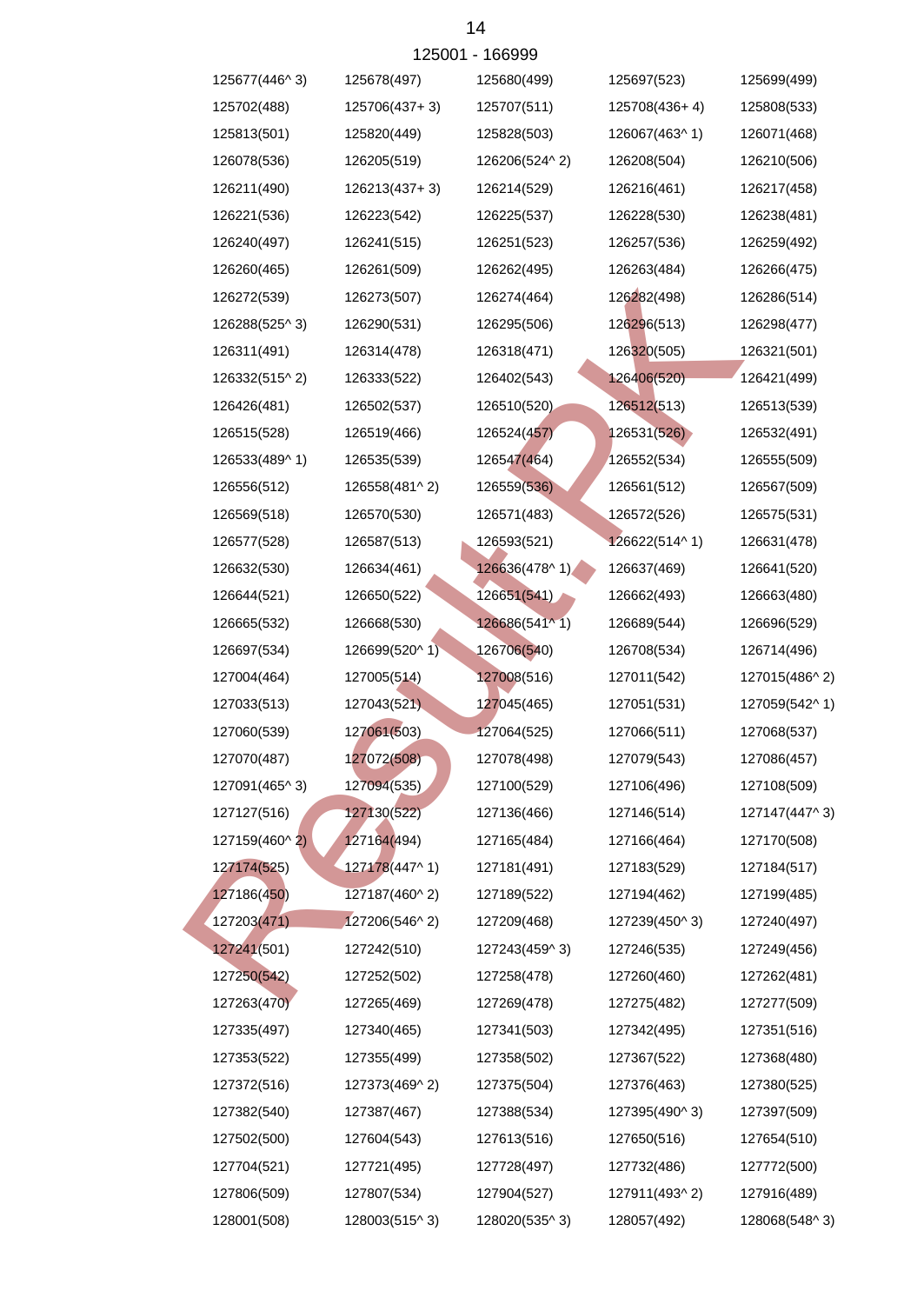|               |               | 125001 - 166999 |               |               |
|---------------|---------------|-----------------|---------------|---------------|
| 128072(489^3) | 128095(499)   | 128096(520)     | 128102(485)   | 128108(541)   |
| 128228(499^3) | 128231(546^2) | 128259(496)     | 128268(502)   | 128274(543)   |
| 128286(516)   | 128405(530)   | 128422(478)     | 128426(499)   | 128447(520)   |
| 128449(453^3) | 128451(449)   | 128453(495)     | 128455(483^3) | 128459(542)   |
| 128465(496)   | 128474(486)   | 128485(446)     | 128490(513)   | 128605(522)   |
| 129008(465)   | 129015(524)   | 129018(493)     | 129024(485)   | 129027(458)   |
| 129209(491)   | 129236(477)   | 129238(518)     | 129239(534)   | 129241(499)   |
| 129251(471^3) | 129411(503)   | 129416(513)     | 129420(437+3) | 129425(528)   |
| 129433(539)   | 129439(504^2) | 129440(522)     | 129446(538^3) | 129461(539)   |
| 129467(500)   | 129472(534)   | 129602(494)     | 129603(544)   | 129616(503)   |
| 129621(470)   | 129623(530)   | 129627(507^3)   | 129629(509)   | 129639(441^4) |
| 129640(499)   | 129646(542)   | 129803(529)     | 129804(527)   | 129812(466)   |
| 129814(458)   | 129837(485)   | 130013(520^3)   | 130017(538)   | 130020(515)   |
| 130027(520)   | 130035(480)   | 130201(536)     | 130208(528)   | 130210(458)   |
| 130223(499)   | 130402(493)   | 130604(452)     | 130612(513^2) | 130628(540)   |
| 130636(508^3) | 130660(539^3) | 130664(532^2)   | 130668(523)   | 130676(532)   |
| 130691(537)   | 130707(513^2) | 130709(495^1)   | 131010(511)   | 131044(545^3) |
| 131053(474)   | 131066(503)   | 131074(531)     | 131077(535)   | 131080(486^3) |
| 131081(483)   | 131083(525)   | 131091(537)     | 131096(510)   | 131097(453^3) |
| 131099(535)   | 131102(506)   | 131105(543)     | 131106(448^1) | 131107(461)   |
| 131108(544^2) | 131111(535)   | 131119(483^3)   | 131124(499^1) | 131128(527^1) |
| 131129(539)   | 131143(483^2) | 131150(521)     | 131155(503)   | 131158(510)   |
| 131506(506)   | 131511(499^3) | 131514(458)     | 131702(482)   | 131707(517)   |
| 131708(533)   | 131710(491)   | 131717(529)     | 131720(467)   | 131727(445)   |
| 131728(474)   | 131729(457)   | 131730(528)     | 131732(485)   | 132003(518)   |
| 132216(537)   | 132222(529^1) | 132402(528^2)   | 132432(522)   | 132441(519)   |
| 132621(540)   | 132632(498)   | 132635(485)     | 132639(520)   | 132668(541)   |
| 133004(469)   | 133005(481)   | 133009(454)     | 133012(510)   | 133029(527)   |
| 133030(501)   | 133034(511)   | 133039(487)     | 133041(454^3) | 133046(451)   |
| 133047(475)   | 133052(447)   | 133056(495)     | 133058(543^3) | 133068(468)   |
| 133077(453)   | 133078(481)   | 133081(464)     | 133082(479)   | 133083(465)   |
| 133312(451)   | 133316(510)   | 133317(519)     | 133326(493)   | 133329(469)   |
| 133334(460)   | 133340(515)   | 133603(526)     | 133604(438+2) | 133612(497)   |
| 133613(463)   | 133615(533)   | 133622(468)     | 133625(503)   | 133628(544)   |
| 133629(539)   | 133633(477)   | 133636(523)     | 133638(516)   | 133639(451)   |
| 133641(473)   | 133644(462)   | 133647(482)     | 133649(443)   | 133650(482)   |
| 133652(461)   | 133655(494)   | 133656(528)     | 133676(519)   | 133677(523)   |
| 133678(506)   | 133690(474)   | 134011(525)     | 134013(485)   | 134014(534)   |
| 134016(498)   | 134017(435+5) | 134018(488)     | 134019(495)   | 134025(482^3) |
| 134034(443)   | 134035(479)   | 134037(436+4)   | 134042(485)   | 134046(467)   |
| 134047(437+3) | 134055(464)   | 134056(459)     | 134059(500)   | 134060(448)   |
| 134065(543)   | 134069(476)   | 134080(437+3)   | 134088(460)   | 134089(491)   |
| 134090(444)   | 134094(523)   | 134096(472)     | 134303(481)   | 134304(510)   |
|               |               |                 |               |               |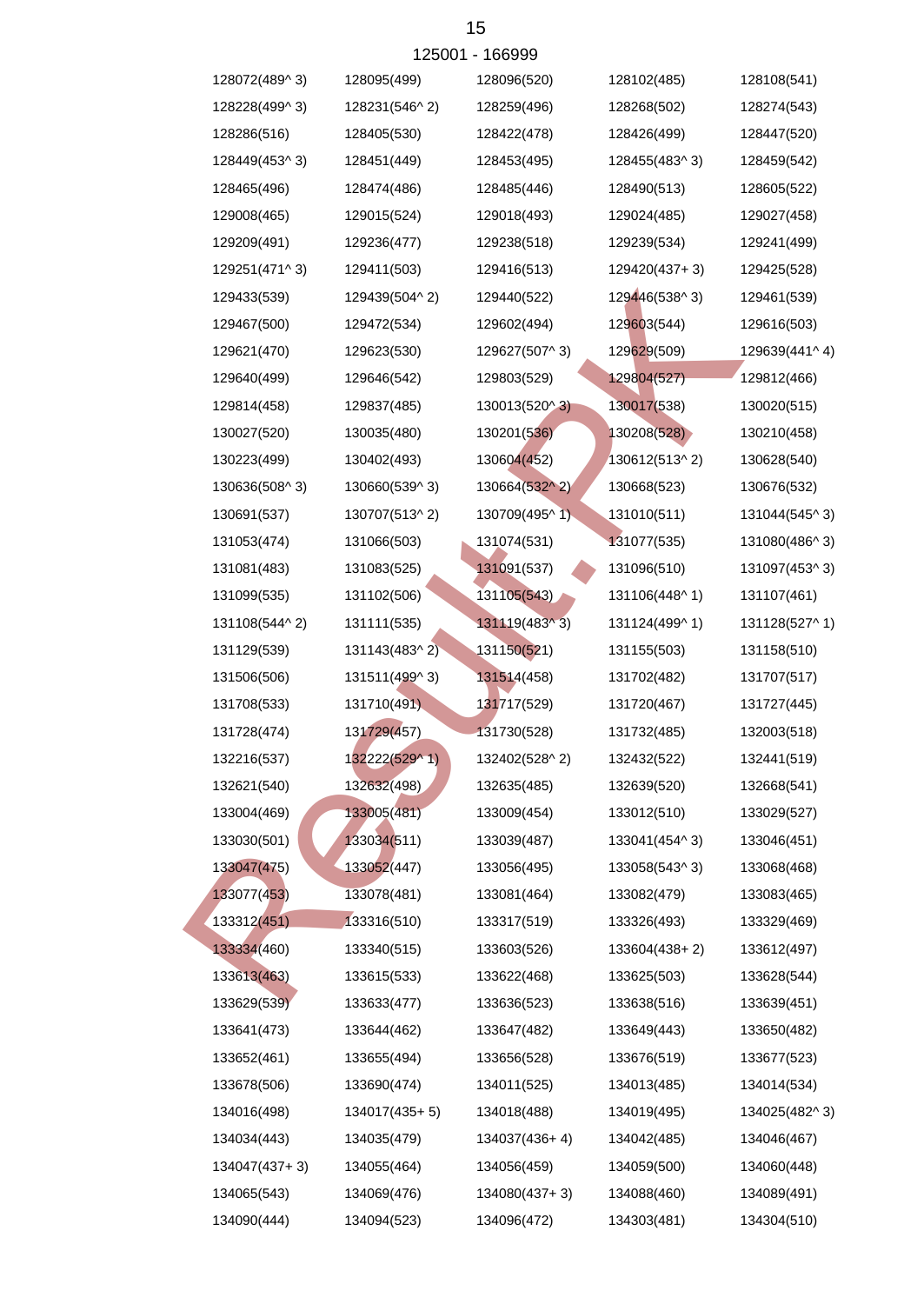|               |               | 125001 - 166999 |               |               |
|---------------|---------------|-----------------|---------------|---------------|
| 134310(465)   | 134312(539)   | 134314(513)     | 134316(537)   | 134317(473)   |
| 134319(457)   | 134322(472)   | 134331(506)     | 134340(448)   | 134343(448)   |
| 134345(529)   | 134349(474)   | 134351(509)     | 134361(527)   | 134701(472)   |
| 134721(549^3) | 134724(460)   | 134738(509)     | 134755(538)   | 134758(452)   |
| 134759(457)   | 135005(462)   | 135007(459)     | 135009(517)   | 135012(544)   |
| 135015(514^3) | 135018(436+4) | 135035(470)     | 135047(528)   | 135049(506)   |
| 135051(507)   | 135321(487)   | 135327(504)     | 135332(520)   | 135616(518)   |
| 135617(524)   | 135622(436+4) | 135636(476)     | 135637(487)   | 135648(517)   |
| 135651(487)   | 135657(475)   | 135661(544)     | 135662(525^1) | 135663(479)   |
| 135665(523)   | 136019(512)   | 136025(517)     | 136027(539)   | 136032(518)   |
| 136033(528)   | 136041(466)   | 136049(502)     | 136055(518)   | 136073(489)   |
| 136083(468)   | 136086(462)   | 136088(456)     | 136091(485)   | 136092(542)   |
| 136095(497^1) | 136097(526)   | 136099(537)     | 136100(521^2) | 136103(438+2) |
| 136108(537)   | 136110(523)   | 136111(534)     | 136118(521)   | 136120(495)   |
| 136121(483)   | 136122(524)   | 136125(491)     | 136126(542)   | 136128(523)   |
| 136136(479)   | 136140(471)   | 136145(536)     | 136147(488)   | 136148(482)   |
| 136150(471)   | 136155(537)   | 136501(489^3)   | 136503(468)   | 136705(477)   |
| 136709(525)   | 136710(485)   | 136730(538)     | 137002(506^3) | 137010(528)   |
| 137011(523)   | 137036(458)   | 137040(544)     | 137047(508)   | 137048(512)   |
| 137049(520)   | 137050(536)   | 137058(522)     | 137059(481)   | 137060(512)   |
| 137061(524)   | 137066(470^2) | 137068(538)     | 137070(448)   | 137074(506)   |
| 137081(541^3) | 137412(453)   | 137606(527)     | 137612(469)   | 137618(522)   |
| 137619(532)   | 137624(486)   | 137626(501)     | 137628(491)   | 137641(494)   |
| 137644(467^1) | 137653(440)   | 138003(529)     | 138005(526)   | 138012(502)   |
| 138013(542)   | 138016(461)   | 138017(523)     | 138019(498)   | 138020(440)   |
| 138024(538)   | 138027(464)   | 138032(514)     | 138037(505)   | 138041(504)   |
| 138043(539)   | 138044(519)   | 138045(518)     | 138412(539)   | 138413(538)   |
| 138418(471^3) | 138429(495)   | 138433(492)     | 138441(445)   | 138449(506)   |
| 138453(469^2) | 150002(528)   | 150006(503^3)   | 150032(471)   | 150092(530)   |
| 150102(504)   | 150105(518)   | 150112(496)     | 150120(469)   | 150125(532)   |
| 150148(461)   | 150153(515)   | 150157(528)     | 150165(521)   | 150176(515)   |
| 150177(531)   | 150224(527^3) | 150225(541^5)   | 150245(492^3) | 150268(532)   |
| 150276(464)   | 150278(464)   | 150281(543)     | 150294(440^3) | 150308(540)   |
| 150401(507)   | 150426(542)   | 150434(508)     | 150444(528)   | 150473(509^3) |
| 150475(508^2) | 150480(476)   | 150487(520)     | 150489(513)   | 150499(506)   |
| 150505(500)   | 150506(496)   | 150507(472)     | 150535(524)   | 150537(522)   |
| 150545(514)   | 150550(459^1) | 150575(494)     | 150577(519)   | 150586(544)   |
| 150701(524)   | 150712(510)   | 150727(522)     | 150728(515)   | 150733(540)   |
| 150734(494)   | 150737(541)   | 150744(517^2)   | 150746(482^1) | 150750(491)   |
| 150751(486)   | 150753(541)   | 150764(531^2)   | 150775(522)   | 150828(533^3) |
| 150829(541)   | 150853(538^3) | 150862(493)     | 150863(528)   | 150867(468)   |
| 150869(463^2) | 150871(526)   | 150873(467^1)   | 150883(472)   | 150886(513)   |
| 150887(525)   | 150888(536)   | 150901(531)     | 150907(537)   | 150923(540)   |
|               |               |                 |               |               |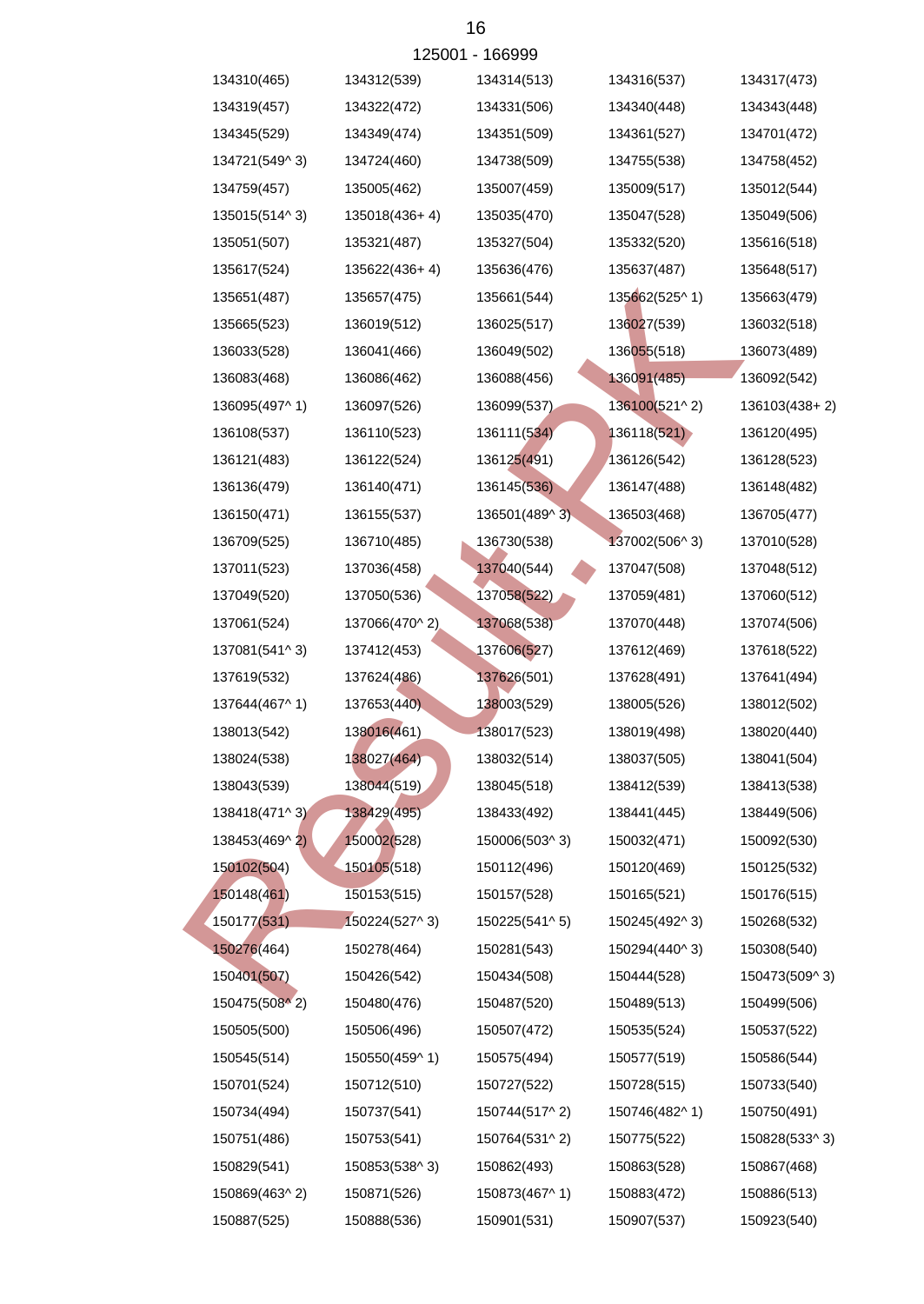|               |               | 125001 - 166999 |               |               |
|---------------|---------------|-----------------|---------------|---------------|
| 150924(528)   | 150928(540)   | 150941(542)     | 150945(503)   | 150946(507)   |
| 150949(464^1) | 150951(540)   | 150954(516)     | 150962(493^1) | 150993(537)   |
| 150994(519)   | 150995(524)   | 151103(504)     | 151105(518^2) | 151117(536)   |
| 151196(502)   | 151209(511)   | 151239(496)     | 151254(487)   | 151255(440)   |
| 151303(528)   | 151305(486)   | 151310(510)     | 151320(443^3) | 151423(533^1) |
| 151434(513)   | 151443(517)   | 151452(536)     | 151453(468)   | 151460(455)   |
| 151461(485)   | 151479(475^1) | 151500(539)     | 151501(513)   | 151504(444^3) |
| 151508(534)   | 151513(520)   | 151514(492^1)   | 151532(501)   | 151534(519)   |
| 151535(512)   | 151549(510)   | 151553(480)     | 151605(503)   | 151655(514)   |
| 151660(536)   | 151686(485)   | 151689(533)     | 151691(490)   | 151692(464)   |
| 151696(510)   | 151698(539)   | 151714(537)     | 151728(534)   | 151838(462)   |
| 151866(518)   | 151874(523^1) | 151883(516^3)   | 151887(504)   | 151905(501^2) |
| 151922(461)   | 151948(539)   | 151963(531)     | 151965(504)   | 152009(540)   |
| 152013(486)   | 152040(539)   | 152070(538)     | 152204(517)   | 152205(534)   |
| 152206(492)   | 152209(510)   | 152210(534)     | 152214(453^3) | 152228(538)   |
| 152231(489)   | 152239(481^1) | 152242(537)     | 152254(544)   | 152255(525)   |
| 152263(479)   | 152268(529)   | 152406(525)     | 152411(464)   | 152421(496)   |
| 152424(475^3) | 152428(508^1) | 152449(490)     | 152458(501^1) | 152464(467)   |
| 152465(520)   | 152472(451)   | 152509(509)     | 152544(505)   | 152548(525^1) |
| 152587(527)   | 152608(513^2) | 152629(493)     | 152632(463)   | 152638(462^2) |
| 152643(508^3) | 152666(486^1) | 152687(513^3)   | 152807(523^1) | 152865(504^1) |
| 152883(535)   | 152896(488)   | 152900(501)     | 152904(477)   | 152915(540)   |
| 152916(517)   | 152917(473)   | 152923(495)     | 152925(542)   | 152939(537)   |
| 152943(485)   | 152967(524)   | 152968(545^3)   | 153032(494^1) | 153050(477)   |
| 153058(436+4) | 153081(485^3) | 153084(534^1)   | 153092(500)   | 153093(492)   |
| 153105(502)   | 153115(539^1) | 153117(507)     | 153119(469)   | 153137(536)   |
| 153183(515)   | 153200(512)   | 153219(526)     | 153221(536)   | 153225(483^3) |
| 153306(532)   | 153309(500^1) | 153407(536)     | 153422(513)   | 153429(495^2) |
| 153435(536)   | 153443(455)   | 153457(513^2)   | 153471(505)   | 153603(456)   |
| 153617(506)   | 153663(526)   | 153705(535)     | 153715(496)   | 153719(524)   |
| 153730(542)   | 153743(509^1) | 153746(535)     | 153754(485)   | 153759(479)   |
| 153768(531)   | 153913(501^3) | 153915(446)     | 153921(511)   | 154205(531)   |
| 154208(493^1) | 154217(535)   | 154226(532^2)   | 154242(525)   | 154243(513)   |
| 154255(491)   | 154265(526)   | 154268(478)     | 154273(460)   | 154279(504)   |
| 154281(526)   | 154285(502)   | 154288(446)     | 154289(520)   | 154298(539)   |
| 154320(473^1) | 154321(476)   | 154329(464)     | 154355(540)   | 154357(499)   |
| 154361(512)   | 154364(526)   | 154367(528)     | 154538(521)   | 154543(541)   |
| 154547(474)   | 154570(515)   | 154701(520)     | 154710(536)   | 154719(532)   |
| 154747(511^1) | 154748(529)   | 155002(532)     | 155005(525)   | 155018(544)   |
| 155029(474)   | 155035(522)   | 155037(515)     | 155038(530)   | 155039(509)   |
| 155040(507^3) | 155042(476)   | 155043(482)     | 155047(526)   | 155048(540)   |
| 155052(516)   | 155054(481)   | 155056(539)     | 155059(505)   | 155061(470^3) |
| 155076(469)   | 155088(456)   | 155092(492)     | 155094(506)   | 155315(542)   |

 $17$  $166000$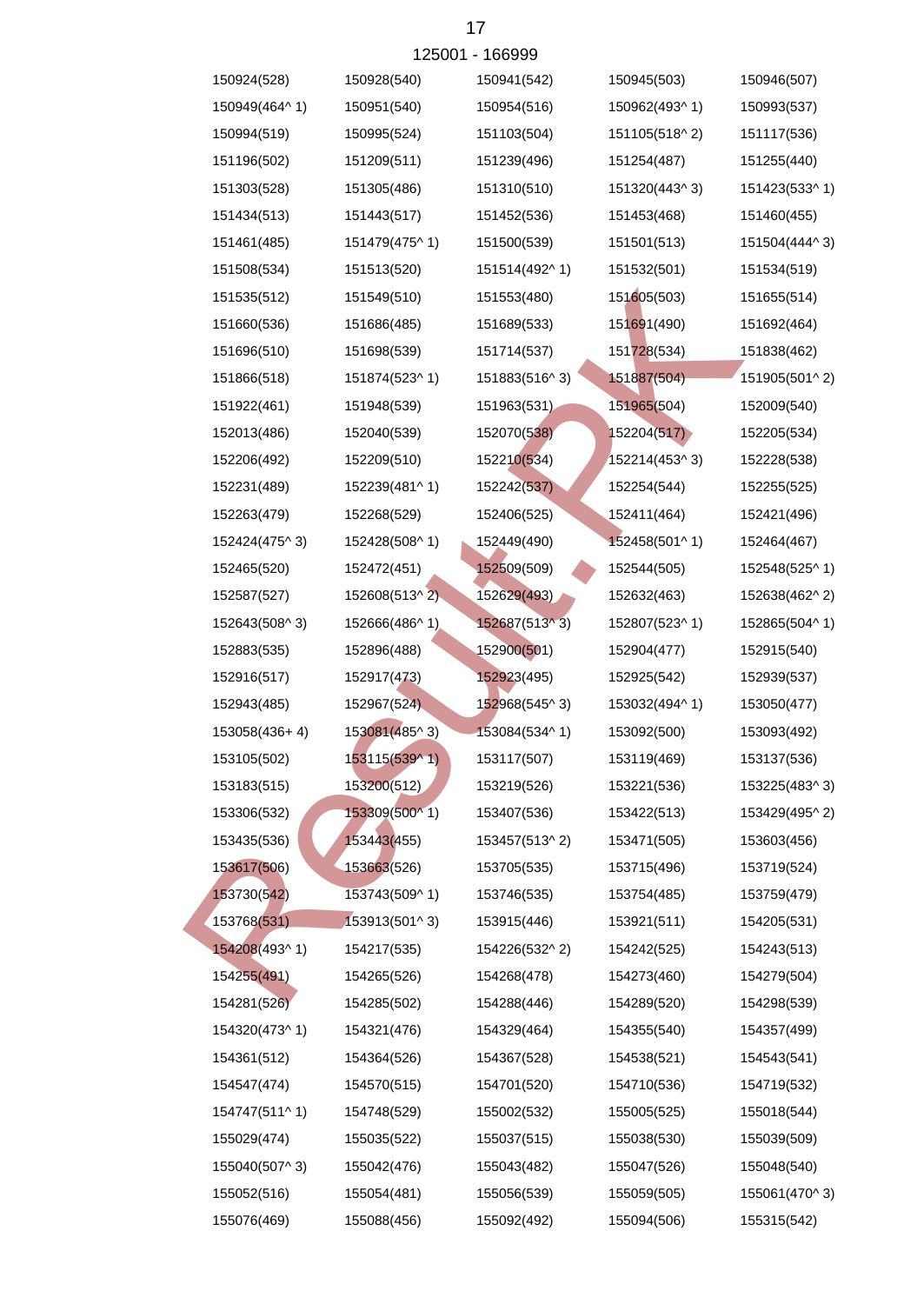|               |               | 125001 - 166999 |               |               |
|---------------|---------------|-----------------|---------------|---------------|
| 155318(499)   | 155363(509)   | 155370(520)     | 155536(494)   | 155541(498)   |
| 155551(504)   | 155561(537)   | 155563(509)     | 155569(520)   | 155573(518)   |
| 155576(519)   | 155579(534)   | 155581(532)     | 155584(522)   | 155588(491)   |
| 155814(486)   | 155825(445)   | 155827(503)     | 155830(522)   | 155834(472)   |
| 155840(483)   | 155884(447)   | 156043(509)     | 156053(489^3) | 156332(441)   |
| 156335(526)   | 156510(537^3) | 156532(516)     | 156540(531)   | 156547(510)   |
| 156548(536)   | 157006(478)   | 157033(453^3)   | 157045(531)   | 157048(464^2) |
| 157050(481)   | 157051(527)   | 157058(508)     | 157083(496)   | 157095(496)   |
| 157405(535)   | 157425(485)   | 157426(517)     | 157432(531)   | 157436(522)   |
| 157437(503)   | 157439(480^1) | 157440(512)     | 157480(543)   | 157496(500^1) |
| 157498(539)   | 157499(521)   | 157500(523)     | 157520(538^2) | 157535(468^2) |
| 157901(483)   | 157902(491)   | 158007(512^3)   | 158009(489)   | 158016(540^2) |
| 158312(522)   | 158320(520)   | 158324(510)     | 158338(482)   | 158358(517)   |
| 158366(465^3) | 158605(449)   | 158905(505)     | 158913(533)   | 158914(455^1) |
| 158923(509^2) | 158928(516)   | 158943(517)     | 159316(543)   | 159323(530)   |
| 159628(537)   | 159655(512)   | 159666(539)     | 159667(512)   | 160019(449)   |
| 160034(460)   | 160037(534)   | 160041(525)     | 160042(510)   | 160043(464)   |
| 160045(459)   | 160047(530)   | 160058(511^2)   | 160061(507)   | 160062(513)   |
| 160064(435+5) | 160067(459)   | 160068(461)     | 160071(456)   | 160076(496)   |
| 160078(534)   | 160079(449)   | 160080(492)     | 160085(448)   | 160087(525)   |
| 160089(455)   | 160096(435+5) | 160112(528)     | 160113(508)   | 160116(471)   |
| 160126(446)   | 160127(463)   | 160136(525)     | 160145(517)   | 160146(485)   |
| 160147(516)   | 160148(510)   | 160152(482)     | 160154(456)   | 160155(512^2) |
| 160162(541)   | 160163(530)   | 160167(515)     | 160168(510)   | 160171(462)   |
| 160172(505)   | 160173(465)   | 160174(520)     | 160177(524)   | 160178(510)   |
| 160188(540)   | 160192(472)   | 160202(438+2)   | 160205(450^3) | 160206(497)   |
| 160207(490)   | 160216(520)   | 160217(519)     | 160218(493)   | 160221(543)   |
| 160504(482)   | 160508(439+1) | 160517(512)     | 160522(477)   | 160525(518)   |
| 160534(452)   | 160541(514^1) | 160555(524)     | 160559(528)   | 160560(462^3) |
| 160564(503)   | 160572(514)   | 160574(483)     | 160576(541)   | 160577(509)   |
| 160584(525)   | 160589(490)   | 160590(499)     | 160591(500)   | 160594(542)   |
| 160596(507)   | 160601(543)   | 160610(516^1)   | 160619(509)   | 160627(519)   |
| 160629(450)   | 160633(522)   | 160636(502)     | 160639(537)   | 160644(450)   |
| 160648(540)   | 161004(487)   | 161005(471^3)   | 161007(502)   | 161008(506)   |
| 161029(516^2) | 161030(524)   | 161033(524)     | 161035(491)   | 161047(498)   |
| 161051(537^3) | 161055(471)   | 161070(533)     | 161071(528)   | 161073(488)   |
| 161074(486)   | 161076(507)   | 161077(455)     | 161078(536)   | 161081(445)   |
| 161084(505)   | 161086(525)   | 161087(519)     | 161091(506)   | 161093(498)   |
| 161105(535)   | 161111(475)   | 161116(520)     | 161117(540)   | 161119(512)   |
| 161128(514^2) | 161130(480)   | 161131(494)     | 161142(464)   | 161143(530)   |
| 161144(522)   | 161146(526)   | 161149(494)     | 161154(446)   | 161155(530)   |
| 161157(467)   | 161161(481)   | 161520(487)     | 161541(485^3) | 161560(467)   |
| 161561(537)   | 161573(479)   | 161576(525)     | 161578(543)   | 161584(438+2) |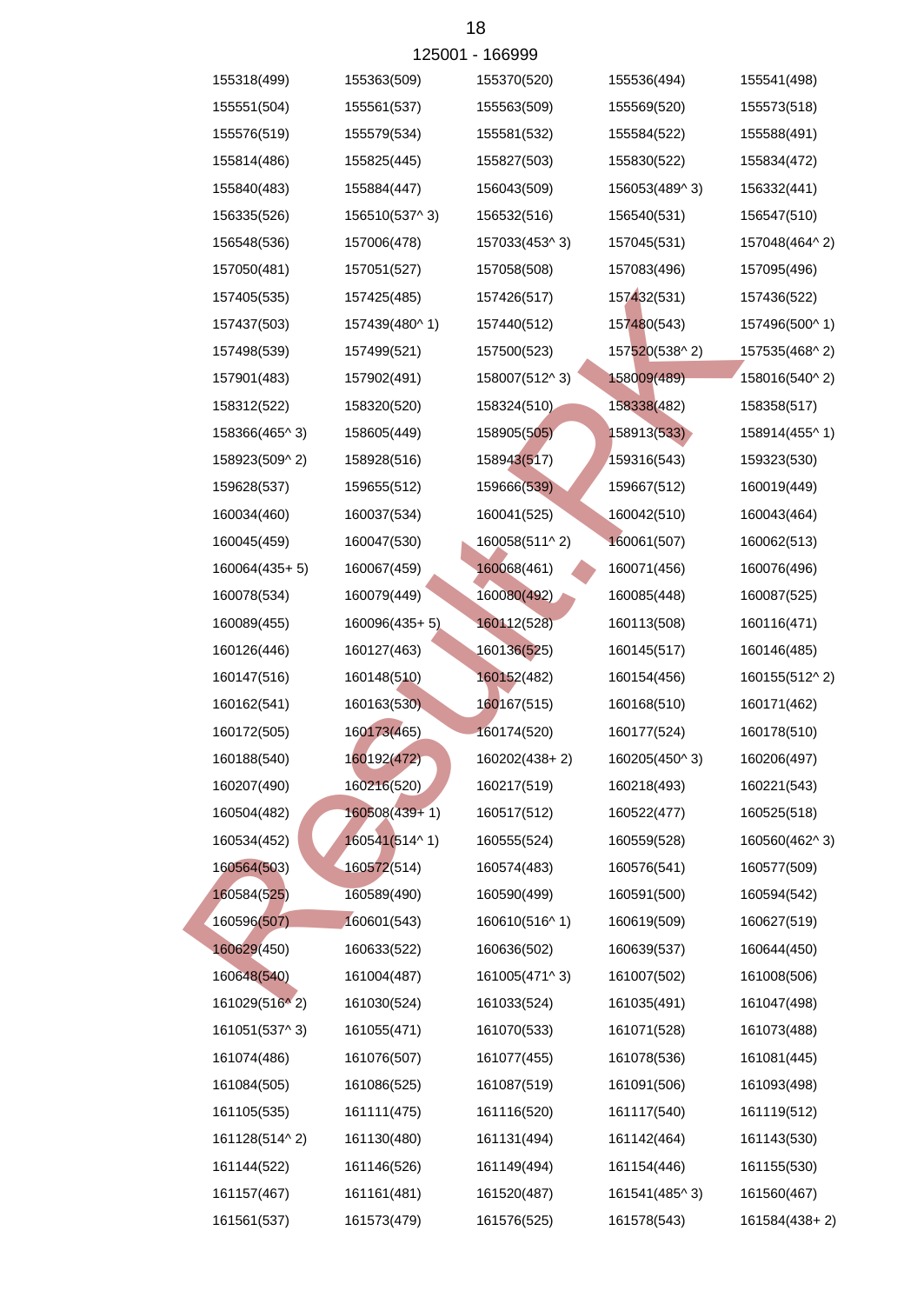|               |               | 120001 - 100999 |               |               |
|---------------|---------------|-----------------|---------------|---------------|
| 161586(491)   | 161589(510)   | 161595(516)     | 161596(518)   | 161603(460)   |
| 161604(451)   | 161607(534)   | 161610(452)     | 161614(512)   | 161626(495)   |
| 161632(467)   | 161658(523)   | 161659(529)     | 161662(521)   | 161664(476)   |
| 161682(537)   | 161693(472)   | 161702(462)     | 161706(454)   | 161710(507)   |
| 161721(462)   | 162018(523^3) | 162022(534)     | 162024(501)   | 162031(450)   |
| 162034(453)   | 162054(458)   | 162055(471)     | 162083(479)   | 162326(517^2) |
| 162327(468)   | 162329(507^2) | 162339(468)     | 162342(452)   | 162352(491)   |
| 162356(540)   | 162357(473)   | 162358(468)     | 162365(445)   | 162387(520)   |
| 162389(511)   | 162390(542)   | 162603(513)     | 162606(506^1) | 162607(544)   |
| 162610(543)   | 162614(509)   | 162638(492)     | 162645(484)   | 162651(528^1) |
| 162660(476)   | 162661(486)   | 162671(455)     | 162673(460)   | 162680(472)   |
| 162687(469)   | 162690(505)   | 163018(496)     | 163025(519)   | 163030(542)   |
| 163035(471)   | 163041(478)   | 163042(457)     | 163046(457)   | 163047(534)   |
| 163049(455)   | 163052(464)   | 163302(505^2)   | 163307(525)   | 163334(451)   |
| 163338(533)   | 163343(477)   | 163347(474)     | 163352(531)   | 163366(507)   |
| 163369(452)   | 163377(512)   | 163391(518)     | 163392(493)   | 163394(541)   |
| 163402(516)   | 163404(532)   | 163405(514)     | 163410(530)   | 163412(457)   |
| 163413(523)   | 163414(494)   | 163416(477)     | 163417(487)   | 163424(471)   |
| 163426(487)   | 163427(483)   | 163438(463)     | 163444(492)   | 163701(488)   |
| 163705(541)   | 163715(509)   | 163723(481)     | 163733(520)   | 163740(436+4) |
| 163749(528)   | 163756(473)   | 163758(508)     | 163760(517^1) | 163763(528)   |
| 163767(518)   | 163775(543)   | 163779(527)     | 163780(526)   | 163787(481)   |
| 163793(479)   | 163804(532)   | 163809(452)     | 163811(533)   | 163813(470)   |
| 163820(448)   | 163843(459)   | 163845(495)     | 163846(529)   | 163849(468)   |
| 163850(520)   | 163852(511)   | 163856(441)     | 163859(543)   | 163861(529)   |
| 163865(452)   | 163867(521)   | 163871(529)     | 163876(482)   | 163878(537)   |
| 163879(519)   | 163881(441)   | 163883(496)     | 163884(496)   | 163892(447)   |
| 163893(515)   | 163895(438+2) | 163896(452)     | 163897(522)   | 163899(467)   |
| 163907(471)   | 163909(507)   | 163910(532)     | 163911(490)   | 163913(542)   |
| 163919(516)   | 163922(500)   | 163924(522)     | 163929(514)   | 163931(473)   |
| 163932(500)   | 163935(447)   | 163964(540^2)   | 163967(512)   | 163974(436+4) |
| 163976(505)   | 163980(492)   | 164027(541)     | 164308(535)   | 164311(443)   |
| 164312(532)   | 164314(472^1) | 164402(463)     | 164409(511)   | 164411(441)   |
| 164412(540)   | 164421(472)   | 164424(488)     | 164425(480)   | 164426(513)   |
| 164427(452)   | 164430(447)   | 164435(495)     | 164437(490)   | 164441(471)   |
| 164443(449)   | 164451(486)   | 164706(476)     | 164717(498)   | 164728(451)   |
| 164735(440)   | 164744(543)   | 164748(475)     | 164751(519)   | 164753(528)   |
| 164772(494)   | 164776(488)   | 164783(477)     | 164784(490)   | 164785(444)   |
| 164787(444)   | 164789(544)   | 164791(468)     | 164795(461)   | 164807(511)   |
| 164817(537)   | 164819(537)   | 164824(511)     | 164827(511)   | 164829(526)   |
| 164830(512)   | 164832(490)   | 164833(526)     | 164836(459)   | 164841(453)   |
| 164843(470^1) | 164863(539)   | 164869(488)     | 165201(544)   | 165204(461)   |
| 165208(534)   | 165226(486)   | 165232(529)     | 165519(530)   | 165529(490)   |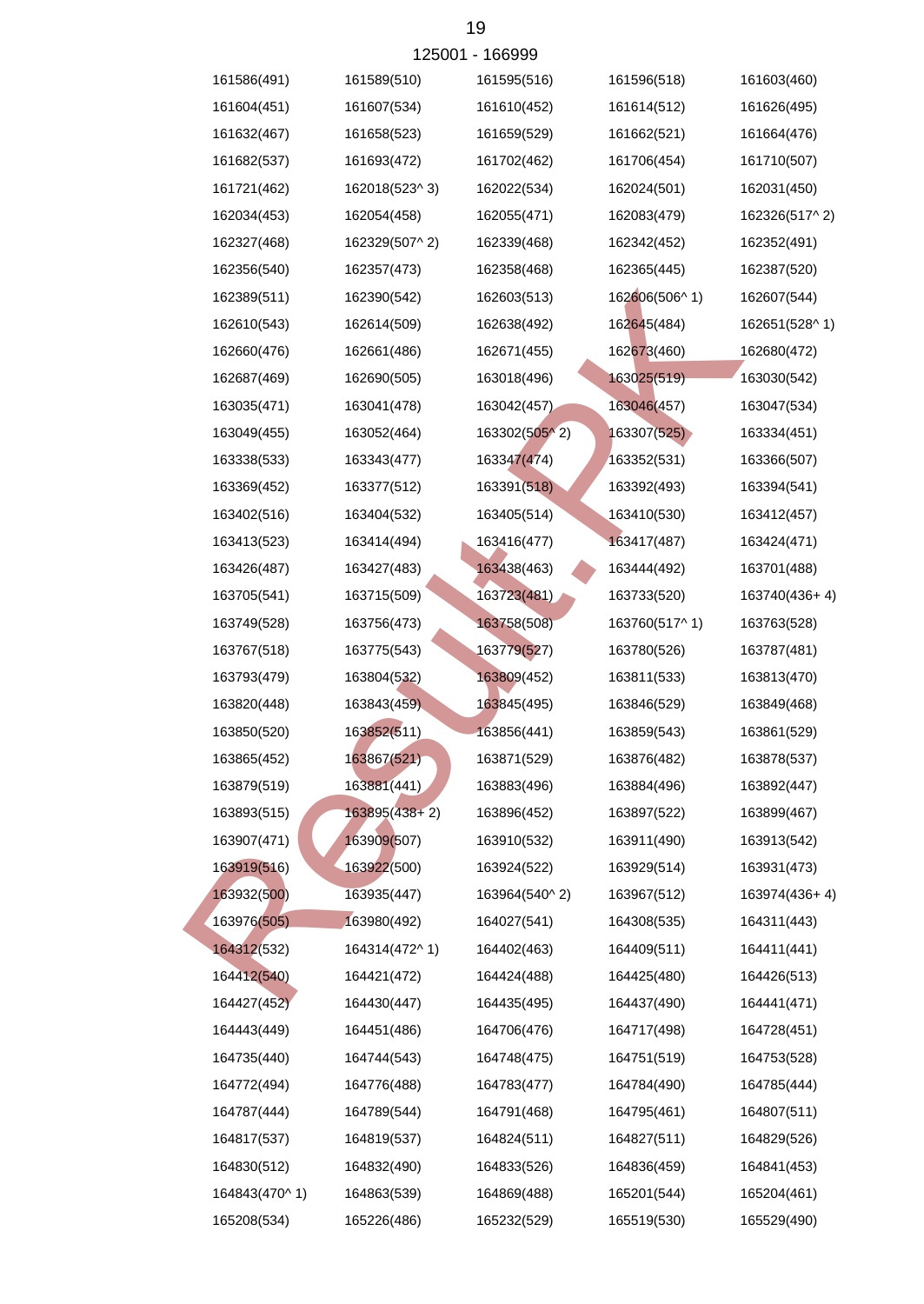|                 |                 | 125001 - 166999 |                 |               |
|-----------------|-----------------|-----------------|-----------------|---------------|
| 165536(486)     | 165546(517)     | 165550(465)     | 165563(516^3)   | 165566(488)   |
| 165570(479)     | 165571(528)     | 165572(522)     | 165573(515)     | 165579(476)   |
| 165585(485)     | 165596(516)     | 165612(544)     | 165615(464)     | 165620(467)   |
| 165621(528)     | 166009(540)     | 166015(512)     | 166016(542)     | 166402(526)   |
| 166407(525)     | 166412(512)     | 166423(490)     | 166434(518)     | ***********   |
| 125032(422^1)   | 125080(425)     | 125467(428^3)   | 125526(412)     | 125611(433)   |
| 125632(415)     | 125641(416)     | 126409(435^2)   | 126562(417)     | 126633(436^1) |
| 127171(431)     | 127176(428)     | 127191(436^3)   | 127224(408)     | 127337(404^1) |
| 127339(395^2)   | 127798(426)     | 129001(414^2)   | 129007(430)     | 129423(435^1) |
| 129810(427)     | 131016(425^1)   | 133049(411)     | 133062(432)     | 133069(429)   |
| 133075(424)     | 133320(397^2)   | 133323(424)     | 133642(429)     | 133685(399)   |
| 134030(418)     | 134036(414)     | 134039(428)     | 134043(433)     | 134044(419)   |
| 134049(414^1)   | 134062(420)     | 134078(410)     | 134091(434)     | 135008(434)   |
| 135042(429)     | 135320(430)     | 135640(426)     | 136085(430)     | 136129(429)   |
| 136505(427)     | 136712(431)     | 137014(406)     | 137041(416)     | 137075(431)   |
| 150571(435^3)   | 151459(410^3)   | 151726(434)     | 152447(433^3)   | 153652(396^4) |
| 153770(432^3)   | 157007(387)     | 157523(413^6)   | 160033(433)     | 160046(413)   |
| 160103(434)     | 160105(413)     | 160107(431)     | 160122(429)     | 160213(418^2) |
| 160225(411)     | 160568(420)     | 160626(429)     | 161079(425)     | 161085(412)   |
| 161153(401)     | 161538(382^1)   | 161605(421)     | 161701(425)     | 162040(427)   |
| 162053(431)     | 162080(410)     | 162320(425)     | 162344(418)     | 162683(412)   |
| 163045(426)     | 163327(433)     | 163448(428)     | 163821(434)     | 163832(420)   |
| 163833(406)     | 163835(433)     | 163839(389)     | 163840(400)     | 163857(432)   |
| 163868(400)     | 163869(428)     | 163891(418)     | 163900(412)     | 163933(427)   |
| 163942(420)     | 164436(424)     | 164755(431)     | 164769(428)     | 164771(419)   |
| 164773(424)     | 164793(409)     | 164794(411)     | 164797(417)     | 165223(425)   |
| 165559(403)     | 165561(392)     | 165568(404)     | 165597(398^4)   | 165614(384^2) |
|                 |                 |                 |                 |               |
|                 |                 | PASS (Male)     |                 |               |
| 133330(243/450) | 133331(491/800) | 133658(159/450) | 134068(362/600) | 134085(399/60 |
| 134092(310/600) | 134741(323/600) | 136133(415/800) | 137071(374/600) | 137073(529/80 |
| 160612(220/450) | 160613(248/450) | 160614(249/450) | 161125(256/450) | 161126(512/80 |
| 161127/252/450  | 46467A/A60/900  | 161676/226/450  | 161677/206/600  | 162071/226/16 |

## PASS (Male)

| ***********     | ***********     | ***********     | ***********     | ***********     |
|-----------------|-----------------|-----------------|-----------------|-----------------|
| 164313(436/800) | 164447(430/600) | 164840(517/800) | 165233(258/450) | 165237(407/600) |
| 162072(178/450) | 162073(275/450) | 163420(477/800) | 163422(550/800) | 163936(215/450) |
| 161127(253/450) | 161674(460/800) | 161676(226/450) | 161677(306/600) | 162071(236/450) |
| 160612(220/450) | 160613(248/450) | 160614(249/450) | 161125(256/450) | 161126(512/800) |
| 134092(310/600) | 134741(323/600) | 136133(415/800) | 137071(374/600) | 137073(529/800) |
| 133330(243/450) | 133331(491/800) | 133658(159/450) | 134068(362/600) | 134085(399/600) |

## PASS (Female)

Grade : E